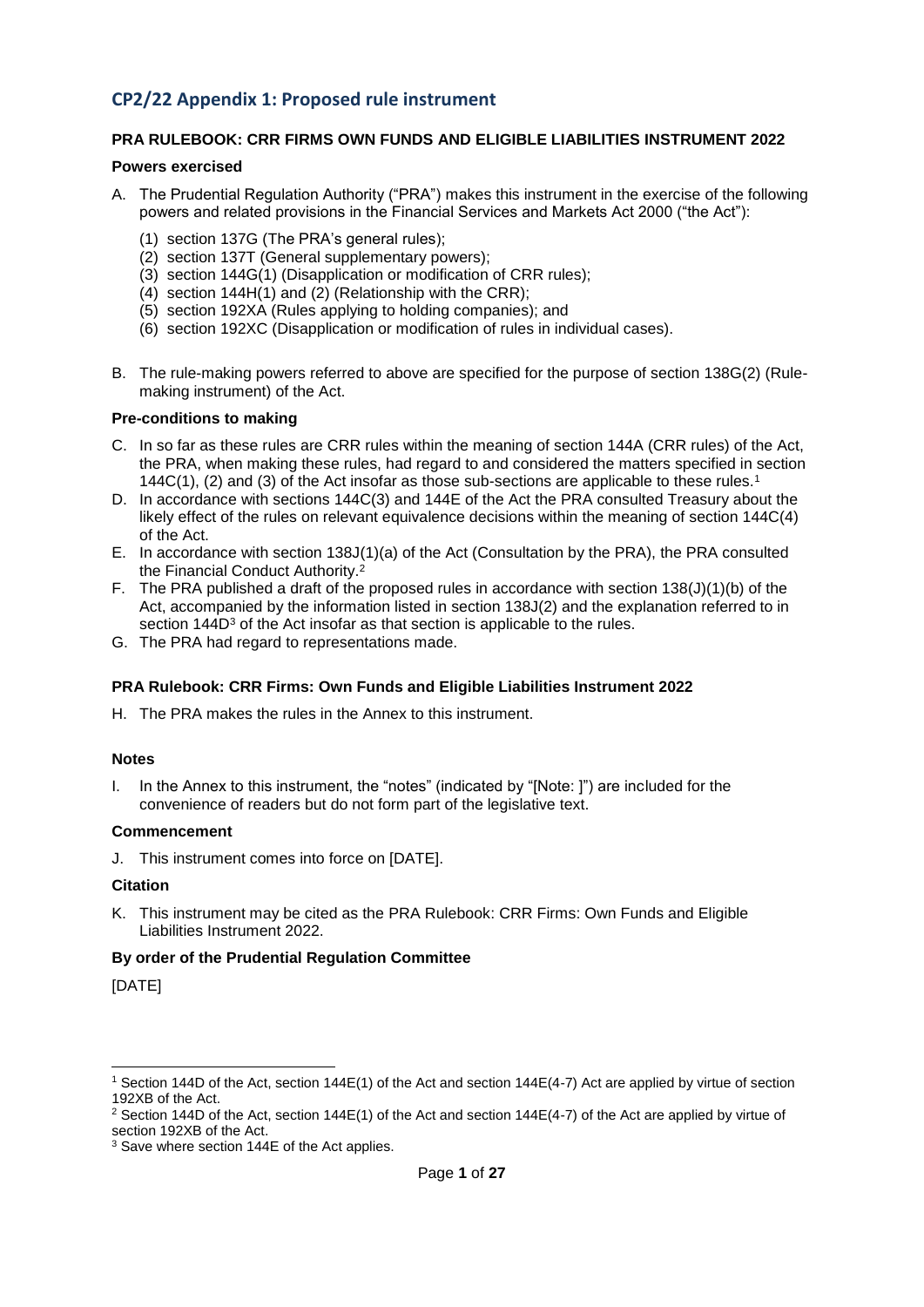#### **Annex**

#### **Amendments to the Own Funds and Eligible Liabilities (CRR) Part**

In this Annex new text is underlined and deleted text is struck through.

#### **1 APPLICATION AND DEFINITIONS**

…

1.2 In this Part, the following definitions shall apply:

#### *UK-adopted international accounting standards*

has the same meaning it has in section 474(1) of the Companies Act 2006.

…

## **4 RULES SUPPLEMENTING THE CRR WITH REGARDS TO OWN FUNDS REQUIREMENTS (PREVIOUSLY REGULATION (EU) NO 241/2014)**

[Note: Articles A1 and B1 of Part 2 of Regulation (EU) No 241/2014 remain in that regulation]

#### **ARTICLE 1 Subject Matter** [deleted]

This Chapter 4 of the Own Funds and Eligible Liabilities (CRR) Part of the *PRA* Rulebook lays down rules concerning the application of the deductions from Common Equity Tier 1 items and other deductions for Common Equity Tier 1, Additional Tier 1 and Tier 2 items.

[Note: this rule corresponds to Article 1(f) of Part 2 of Regulation (EU) No 241/2014 as it applied immediately before revocation by the *Treasury*. Article 1(a) to (e) and (h) to (p) of Part 2 of Regulation (EU) No 241/2014 remain in that regulation]

[Note: Articles 2 to 12 of Part 2 of Regulation (EU) No 241/2014 remain in that regulation]

### **CHAPTER II ELEMENTS OF OWN FUNDS**

### **SECTION 1 COMMON EQUITY TIER 1 CAPITAL AND INSTRUMENTS**

### **SUBSECTION 1 FORESEEABLE DIVIDENDS AND CHARGES**

### **ARTICLE 2 MEANING OF 'FORESEEABLE' IN FORESEEABLE DIVIDEND FOR THE PURPOSES OF ARTICLE 26(2)(B) OF THE CRR**

- 1. The amount of foreseeable dividends to be deducted by institutions from the interim or yearend profits as provided in Article 26(2)(b) of the *CRR* , shall be determined in accordance with paragraphs 2 to 4.
- 2. Where an institution's management body has formally taken a decision or proposed a decision to the institution's relevant body regarding the amount of dividends to be distributed, this amount shall be deducted from the corresponding interim or year-end profits.
- 3. Where interim dividends are paid, the residual amount of interim profit resulting from the calculation laid down in paragraph 2 which is to be added to Common Equity Tier 1 items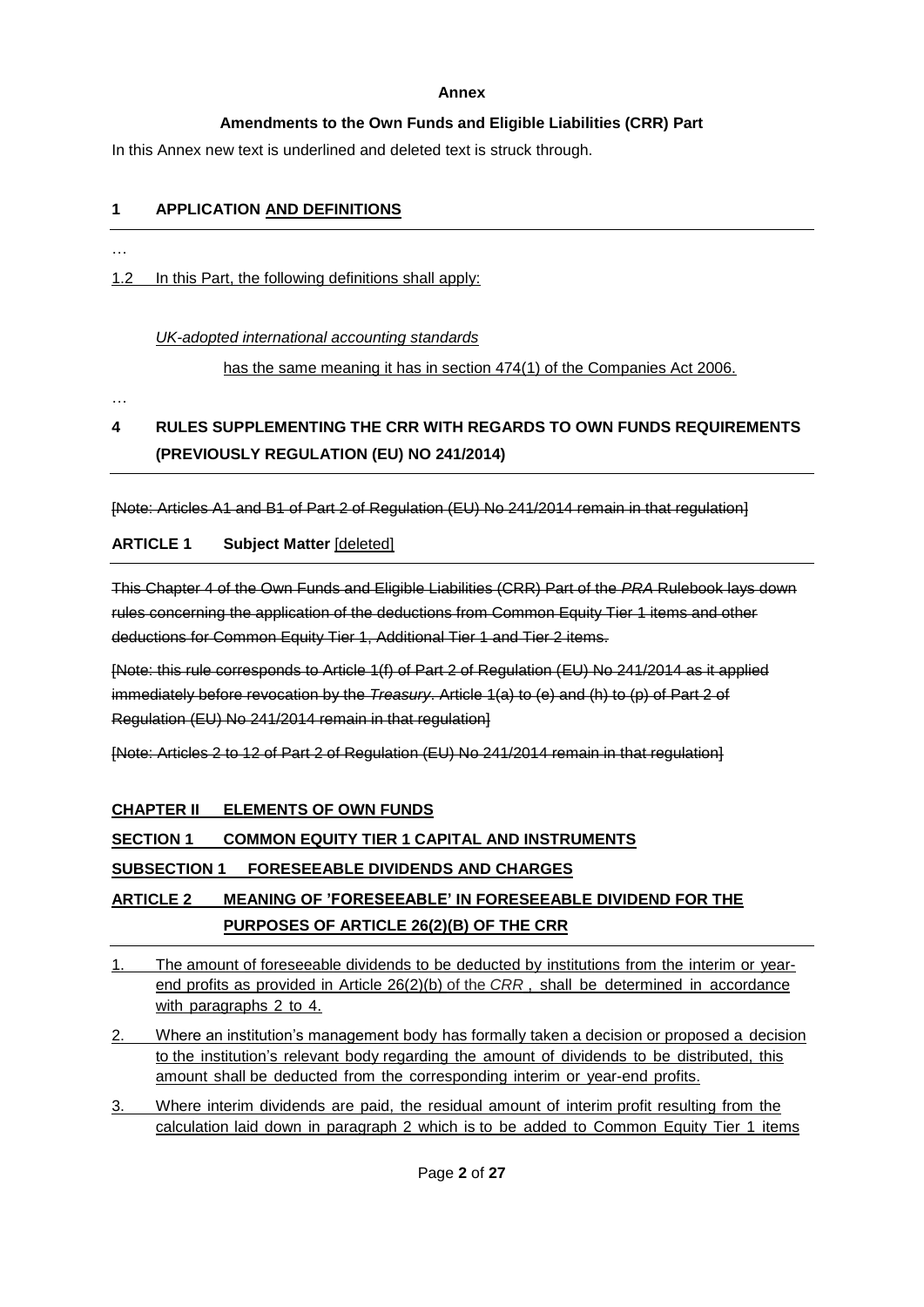shall be reduced, taking into account the rules laid down in paragraphs 2 and 4, by the amount of any foreseeable dividend which can be expected to be paid out from that residual interim profit with the final dividends for the full business year.

- 4. Before the management body has formally taken a decision or proposed a decision to the relevant body on the distribution of dividends, the amount of foreseeable dividends to be deducted by institutions from the interim or year-end profits shall equal the amount of interim or year-end profits multiplied by the dividend payout ratio.
- 5. The dividend pay-out ratio shall be determined on the basis of the dividend policy approved for the relevant period by the management body or other relevant body.
- 6. Where the dividend policy contains a pay-out range instead of a fixed value, the upper end of the range is to be used for the purpose of paragraph 2.
- 7. In the absence of an approved dividend policy, or when it is likely that the institution will not apply its dividend policy or this policy is not a prudent basis upon which to determine the amount of deduction, the dividend pay-out ratio shall be based on the highest of the following:
	- (a) the average dividend pay-out ratio over the three years prior to the year under consideration; or
	- (b) the dividend pay-out ratio of the year preceding the year under consideration.
- 8. Institutions may seek permission from the *PRA* to adjust the calculation of the dividend payout ratio as described in points (a) and (b) of paragraph 7 to exclude exceptional dividends paid during the period.

[Note: This is a permission created under sections 144G and 192XC of *FSMA* to which Part 8 of the *Capital Requirements Regulations* applies.]

- 9. The amount of foreseeable dividends to be deducted shall be determined taking into account any regulatory restrictions on distributions, in particular restrictions determined in accordance with the Capital Buffers Part of the *PRA* Rulebook. The amount of profit after deduction of foreseeable charges subject to such restrictions may be included fully in Common Equity Tier 1 items where the condition of point (a) of paragraph 2 of Article 26 of the *CRR* is met. When such restrictions are applicable, the foreseeable dividends to be deducted shall be based on the capital conservation plan which has been notified to the *PRA* in accordance with Chapter 4 of the Capital Buffers Part of the *PRA* Rulebook and which the institution is implementing.
- 10. The amount of foreseeable dividends to be paid in a form that does not reduce the amount of Common Equity Tier 1 items, such as dividends in the form of shares, known as scripdividends, shall not be deducted from interim or year-end profits to be included in Common Equity Tier 1 items.
- 11. All necessary deductions to the interim or year-end profits and all those related to foreseeable dividends shall be made, either under the applicable accounting framework or under any other adjustments, before including the interim or year-end profits in Common Equity Tier 1 items.

[Note: This rule corresponds to Article 2 of Part 2 of Regulation (EU) No 241/2014 as it applied immediately before revocation by the *PRA.*]

# **ARTICLE 3 MEANING OF 'FORESEEABLE' IN FORESEEABLE CHARGE FOR THE PURPOSES OF ARTICLE 26(2)(B) OF THE CRR**

1. The amount of foreseeable charges to be taken into account shall comprise the following: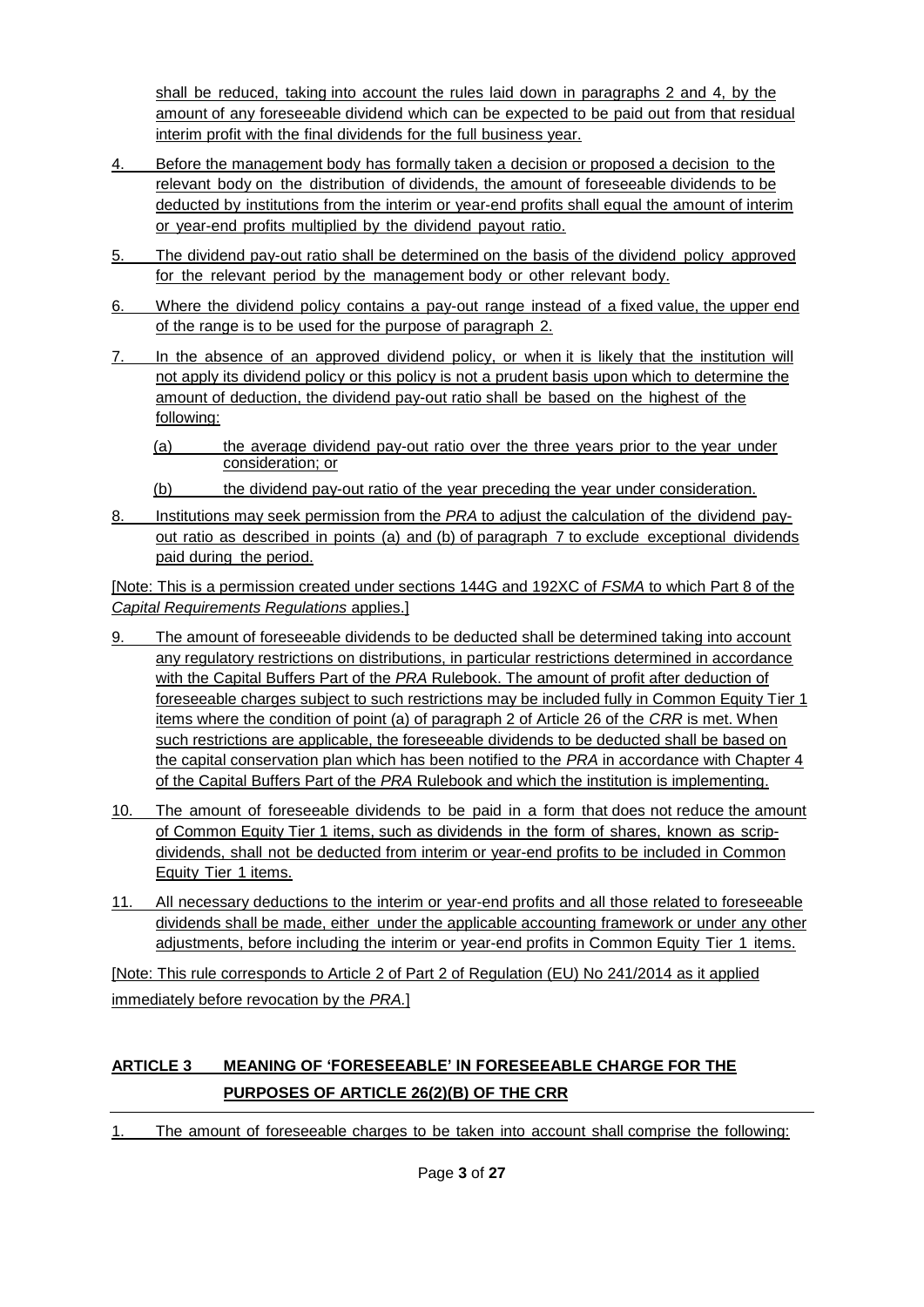- (a) the amount of taxes;
- (b) the amount of any obligations or circumstances arising during the related reporting period which are likely to reduce the profits of the institution and for which the *PRA* is not satisfied that all necessary value adjustments, such as additional value adjustments according to Article 34 of the *CRR* or provisions have been made.
- 2. Foreseeable charges that have not already been taken into account in the profit and loss account shall be assigned to the interim period during which they have incurred so that each interim period bears a reasonable amount of these charges. Material or non-recurrent events shall be considered in full and without delay in the interim period during which they arise.
- 3. All necessary deductions to the interim or year-end profits and all those related to foreseeable charges shall be made, either under the applicable accounting framework or under any other adjustments, before including the interim or year-end profits in Common Equity Tier 1 items.

[Note: This rule corresponds to Article 3 of Part 2 of Regulation (EU) No 241/2014 as it applied immediately before revocation by the *PRA*.]

# **SUBSECTION 2 CO-OPERATIVE SOCIETIES, SAVINGS INSTITUTIONS, MUTUALS AND SIMILAR INSTITUTIONS**

# **ARTICLE 4 TYPE OF UNDERTAKING RECOGNISED UNDER THE APPLICABLE LAW OF THE UNITED KINGDOM (OR ANY PART OF IT) AS A CO-OPERATIVE SOCIETY FOR THE PURPOSES OF ARTICLE 27(1)(A)(II) OF THE CRR**

- 1. An undertaking recognised under the applicable law of the *United Kingdom* (or any part of it) qualifies as a co-operative society for the purpose of Part Two of the *CRR* and this Part, where all of the conditions in paragraphs 2, 3 and 4 are met.
- 2. To qualify as a co-operative society for the purposes of paragraph 1, an institution must be a registered society within the meaning of the Co-operative and Community Benefit Societies Act 2014 or a society registered or treated as registered under the Co-operative and Community Benefit Societies Act (Northern Ireland) 1969.
- 3. With respect to Common Equity Tier 1 capital, to qualify as a co-operative society for the purposes of paragraph 1, the institution shall be able to issue, under the applicable law of the *United Kingdom* (or any part of it) or the society's statutes, at the level of the legal entity, only capital instruments referred to in Article 29 of the *CRR*.
- 4. To qualify as a co-operative society for the purposes of paragraph 1, when under the applicable law of the *United Kingdom* (or any part of it),the holders of the Common Equity Tier 1 instruments referred to in paragraph (3) which may be members or non-members of the institution, have the ability to resign, they may also have the right to put the capital instrument back to the institution, but only subject to the restrictions of the applicable law of the *United Kingdom* (or any part of it), the statutes of the institution, the *CRR* and of this Part. This does not prevent the institution from issuing, under the applicable law of the *United Kingdom* (or any part of it), or of a *third country*, Common Equity Tier 1 instruments complying with Article 29 of the *CRR* to members and non-members that do not grant a right to put the capital instrument back to the institution.

[Note: This rule corresponds to Article 4 of Part 2 of Regulation (EU) No 241/2014 as it applied immediately before revocation by the *PRA*.]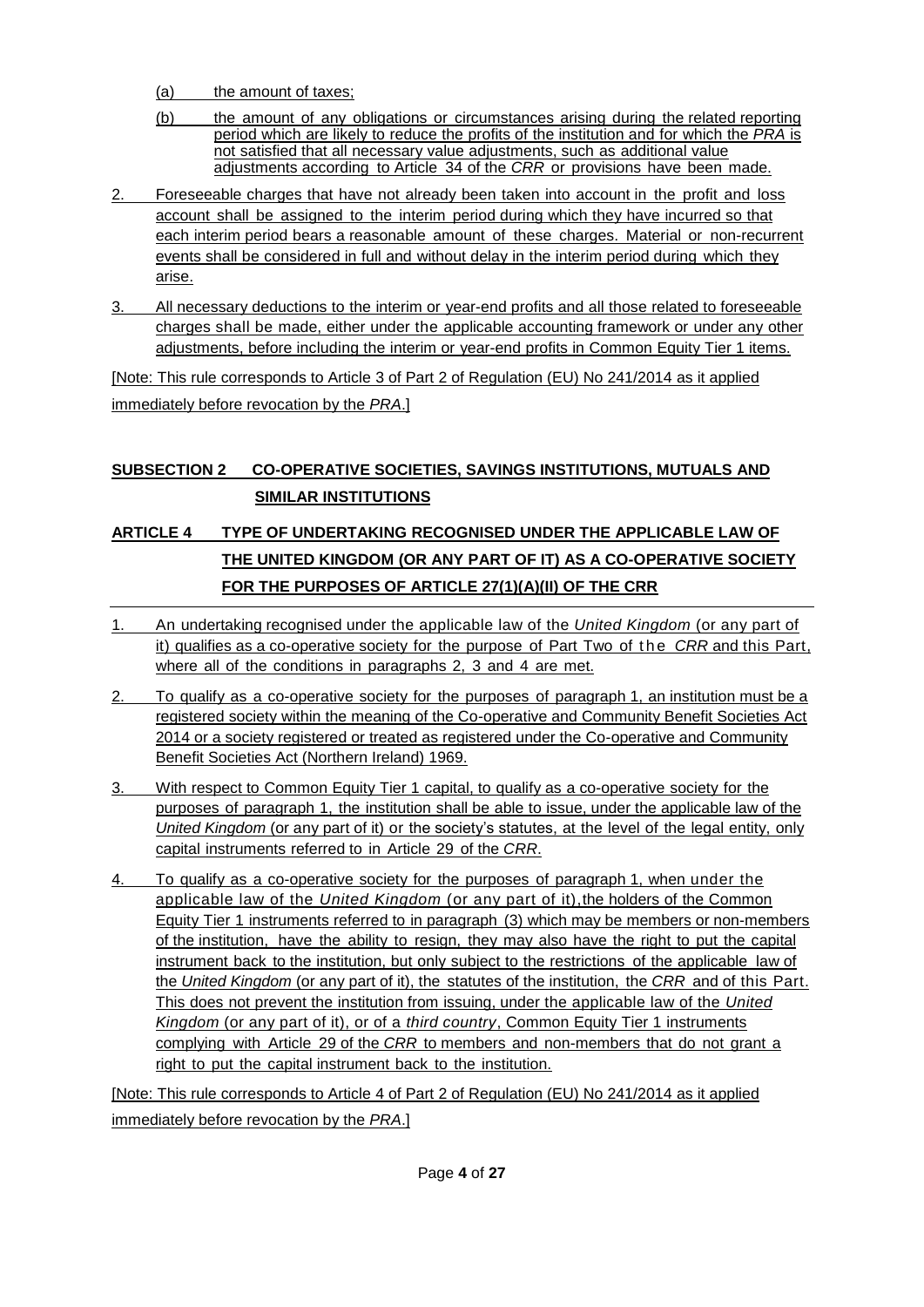# **ARTICLE 5 TYPE OF UNDERTAKING RECOGNISED UNDER THE APPLICABLE LAW OF THE UNITED KINGDOM (OR ANY PART OF IT) AS A SAVINGS INSTITUTION FOR THE PURPOSE OF ARTICLE (27(1)(A)(III) OF THE CRR**

- 1. An undertaking recognised under the applicable law of the *United Kingdom* (or any part of it) qualifies as a savings institution for the purpose of Part Two of the *CRR* and this Part, where all the conditions in paragraphs 3 and 4 are met.
- 2. **[Note: Provision left blank]**
- 3. With respect to Common Equity Tier 1 capital, to qualify as a savings institution for the purposes of paragraph 1, the institution has to be able to issue, under the applicable law of the *United Kingdom* (or any part of it) or the statutes of the institution, at the level of the legal entity, only capital instruments referred to in Article 29 of the *CRR*.
- 4. To qualify as a savings institution for the purposes of paragraph 1, the sum of capital, reserves and interim or year-end profits, shall not be allowed, under the applicable law of the *United Kingdom* (or any part of it, to be distributed to holders of Common Equity Tier 1 instruments. Such condition is deemed to be fulfilled even where the institution issues Common Equity Tier 1 instruments that grant the holders, on a going concern basis, a right to a part of the profits and reserves, where allowed by such law, provided that this part is proportionate to their contribution to the capital and reserves or, where permitted by such law, in accordance with an alternative arrangement. The institution may issue Common Equity Tier 1 instruments that grant the holders, in the case of insolvency or liquidation of the institution, the right to reserves which do not need to be proportionate to the contribution to capital and reserves provided that the conditions of paragraphs 4 and 5 of Article 29 of the *CRR* are met.

[Note: This rule corresponds to Article 5 of Part 2 of Regulation (EU) No 241/2014 as it applied immediately before revocation by the *PRA.*]

# **ARTICLE 6 TYPE OF UNDERTAKING RECOGNISED UNDER THE APPLICABLE LAW OF THE UNITED KINGDOM (OR ANY PART OF IT) AS A MUTUAL FOR THE PURPOSES OF ARTICLE 27(1)(A)(I) OF THE CRR**

- 1. An undertaking recognised under the applicable law of the *United Kingdom* (or any part of it) qualifies as a mutual for the purpose of Part Two of the *CRR* and this Part, where all of the conditions in paragraphs 2, 3 and 4 are met.
- 2. To qualify as a mutual for the purposes of paragraph 1, the institution must be incorporated (or deemed to be incorporated) under the Building Societies Act 1986 or registered as a savings bank within the meaning of the Savings Bank (Scotland) Act 1819
- 3. With respect to Common Equity Tier 1 capital, to qualify as a mutual for the purposes of paragraph 1, the institution is only allowed to issue, under the applicable law of the *United Kingdom* (or any part of it) or the statutes of the institution, at the level of the legal entity, capital instruments referred to in Article 29 of the *CRR*.
- 4. To qualify as a mutual for the purposes of paragraph 1, the total amount or a partial amount of the sum of capital and reserves shall be owned by members of the institution, who do not, in the ordinary course of business, benefit from direct distribution of the reserves, in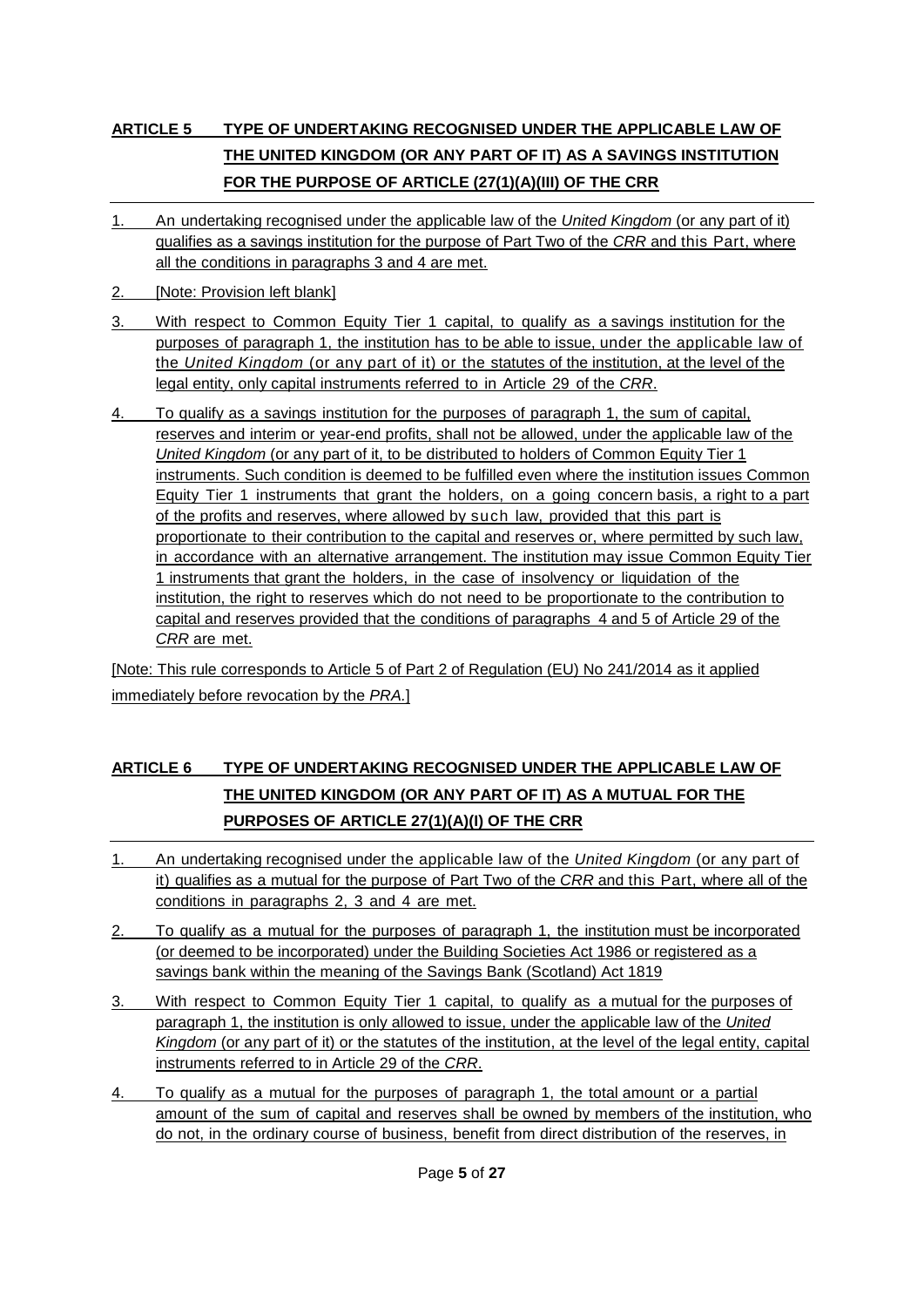particular through the payment of dividends. Such conditions are deemed to be fulfilled even where the institution issues Common Equity Tier 1 instruments that grant a right on the profits and reserves, where allowed by the applicable law of the *United Kingdom* (or any part of it).

[Note: This rule corresponds to Article 6 of Part 2 of Regulation (EU) No 241/2014 as it applied immediately before revocation by the *PRA.*]

# **ARTICLE 7 TYPE OF UNDERTAKING RECOGNISED UNDER THE APPLICABLE LAW OF THE** *UNITED KINGDOM* **(OR ANY PART OF IT) AS A SIMILAR INSTITUTION FOR THE PURPOSES OF ARTICLE 27(1)(A)(IV) OF THE CRR**

- 1. An undertaking recognised under the applicable law of the *United Kingdom* (or any part of it) qualifies as a similar institution to co-operatives, mutuals and savings institutions for the purpose of Part Two of the *CRR* and this Part, where all of the conditions in paragraphs 3 and 4 are met.
- 2. [Note: Provision left blank]
- 3. With respect to Common Equity Tier 1 capital, to qualify as a similar institution to cooperatives, mutuals and savings institutions for the purposes of paragraph 1, the institution shall be only able to issue, under the applicable law of the *United Kingdom* (or any part of it) or the statutes of the institution, at the level of the legal entity, capital instruments referred to in Article 29 of the *CRR*.
- 4. To qualify as a similar institution to co-operatives, mutuals and savings institutions for the purposes of paragraph 1, one or more of the following conditions shall also be met:
	- (a) where the holders, which may be members or non-members of the institution, of the Common Equity Tier 1 instruments referred to in paragraph 3 have the ability to resign under the applicable law of the *United Kingdom* (or any part of it), they may also have the right to put the capital instrument back to the institution, but only subject to the restrictions of that law, the statutes of the institution, the *CRR* and this Part. That does not prevent the institution from issuing, under the applicable law of the *United Kingdom* (or any part of it) or of a *third country*, Common Equity Tier 1 instruments complying with Article 29 of the *CRR* to members and non-members that do not grant a right to put the capital instrument back to the institution;
	- (b) the sum of capital, reserves and interim or year-end profits, is not allowed, under the applicable law of the *United Kingdom* (or any part of it), to be distributed to holders of Common Equity Tier 1 instruments. That condition is deemed to be fulfilled even where the institution issues Common Equity Tier 1 instruments that grant the holders, on a going concern basis, a right to a part of the profits and reserves, where allowed by such law, provided that that part is proportionate to their contribution to the capital and reserves or, where permitted by law, in accordance with an alternative arrangement. The institution may issue Common Equity Tier 1 instruments that grant the holders, in the case of insolvency or liquidation of the institution, the right to reserves which do not need to be proportionate to the contribution to capital and reserves provided that the conditions of Article 29(4) and (5) of the *CRR* are met;
	- (c) the total amount or a partial amount of the sum of capital and reserves is owned by members of the institution who do not, in the ordinary course of business, benefit from direct distribution of the reserves, in particular through the payment of dividends.

[Note: This rule corresponds to Article 7 of Part 2 of Regulation (EU) No 241/2014 as it applied

immediately before revocation by the *PRA.*]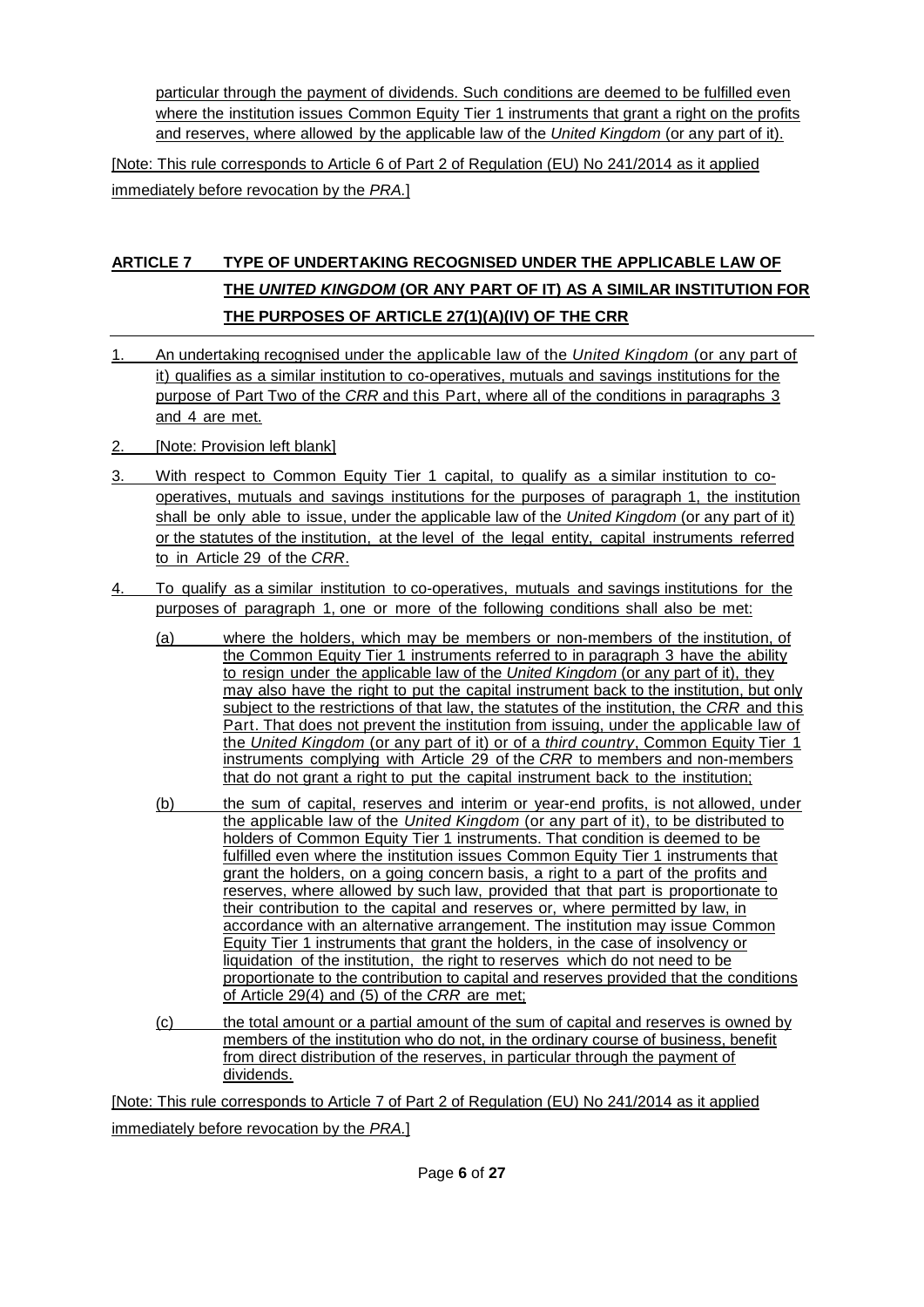#### **ARTICLE 7A MULTIPLE DISTRIBUTIONS CONSTITUTING A DISPROPORTIONATE DRAG ON OWN FUNDS**

- 1. Distributions on Common Equity Tier 1 instruments referred to in Article 28 of the *CRR* shall be deemed not to constitute a disproportionate drag on capital where all of the following conditions are met:
	- (a) the dividend multiple is a multiple of the distribution paid on the voting instruments and not a predetermined fixed amount;
	- (b) the dividend multiple is set contractually or under the statutes of the institution;
	- (c) the dividend multiple is not revisable;
	- (d) the same dividend multiple applies to all instruments with a dividend multiple;
	- (e) the amount of the distribution on one instrument with a dividend multiple does not represent more than 125% of the amount of the distribution on one voting Common Equity Tier 1 instrument.

In formulaic form this shall be expressed as:

 $l \leq 1.25 \times k$ 

where:

k shall represent the amount of the distribution on one instrument without a dividend multiple;

l shall represent the amount of the distribution on one instrument with a dividend multiple.

(f) the total amount of the distributions paid on all Common Equity Tier 1 instruments during a one year period does not exceed 105% of the amount that would have been paid if instruments with fewer or no voting rights received the same distributions as voting instruments.

In formulaic form this shall be expressed as:

 $kX + IY \le (1.05) \times k \times (X + Y)$ 

where:

k shall represent the amount of the distribution on one instrument without a dividend multiple;

l shall represent the amount of the distribution on one instrument with a dividend multiple;

X shall represent the number of voting instruments;

Y shall represent the number of non-voting instruments.

The formula shall be applied on a one-year basis.

- 2. Where the condition of point (f) of paragraph 1 is not met, only the amount of the instruments with a dividend multiple that exceeds the threshold defined therein shall be deemed to cause a disproportionate drag on capital.
- 3. Where any of the conditions of points (a) to (e) of paragraph 1 are not met, all outstanding instruments with a dividend multiple shall be deemed to cause a disproportionate drag on capital.

[Note: This rule corresponds to Article 7a of Part 2 of Regulation (EU) No 241/2014 as it applied immediately before revocation by the *PRA.*]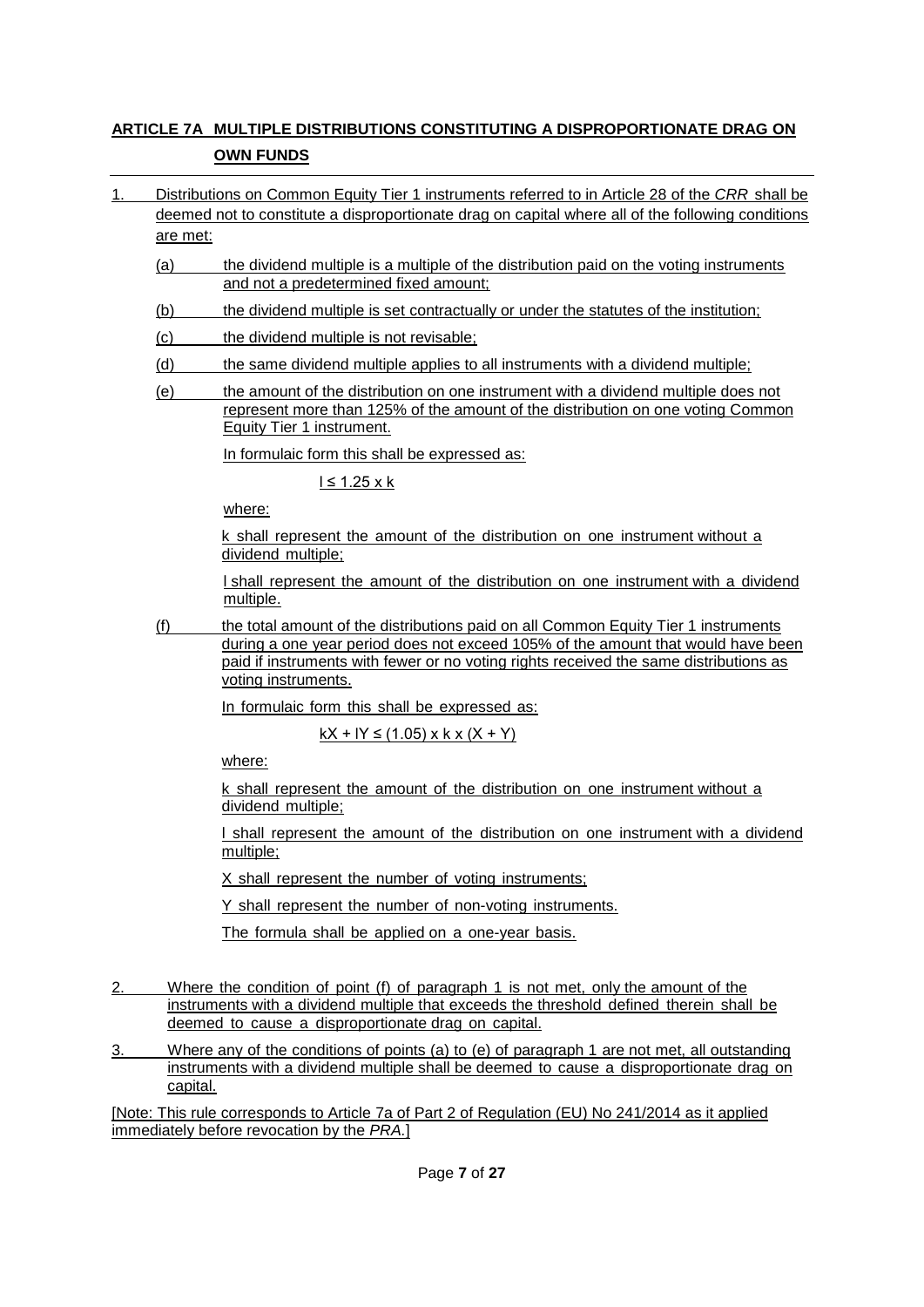### **ARTICLE 7B PREFERENTIAL DISTRIBUTIONS REGARDING PREFERENTIAL RIGHTS TO PAYMENTS OF DISTRIBUTIONS**

- 1. For Common Equity Tier 1 instruments referred to in Article 28 of the *CRR*, a distribution on a Common Equity Tier 1 instrument shall be deemed to be preferential relative to other Common Equity Tier 1 instruments where there are differentiated levels of distributions, unless the conditions of Article 7a of this Part are met.
- 2. For Common Equity Tier 1 instruments with fewer or no voting rights issued by institutions referred to in Article 27 of the *CRR*, where distribution is a multiple of the distribution on the voting instruments and that multiple distribution is set contractually or statutorily, distributions shall be deemed not to be preferential where all of the following conditions are met:
	- (a) the dividend multiple is a multiple of the distribution paid on the voting instruments and not a predetermined fixed amount;
	- (b) the dividend multiple is set contractually or under the statutes of the institution;
	- (c) the dividend multiple is not revisable;
	- (d) the same dividend multiple applies to all instruments with a dividend multiple;
	- (e) the amount of the distribution on one instrument with a dividend multiple does not represent more than 125% of the amount of the distribution on one voting Common Equity Tier 1 instrument.

In formulaic form this shall be expressed as:

 $l \leq 1.25 \times k$ 

where:

k shall represent the amount of the distribution on one instrument without a dividend multiple;

l shall represent the amount of the distribution on one instrument with a dividend multiple;

(f*)* the total amount of the distributions paid on all Common Equity Tier 1 instruments during a one year period does not exceed 105% of the amount that would have been paid if instruments with fewer or no voting rights received the same distributions as voting instruments.

In formulaic form this shall be expressed as:

 $kX + IY \le (1.05)$  x k x  $(X + Y)$ 

where:

k shall represent the amount of the distribution on one instrument without a dividend multiple;

l shall represent the amount of the distribution on one instrument with a dividend multiple;

X shall represent the number of voting instruments;

Y shall represent the number of non-voting instruments;

The formula shall be applied *o*n a one-year basis.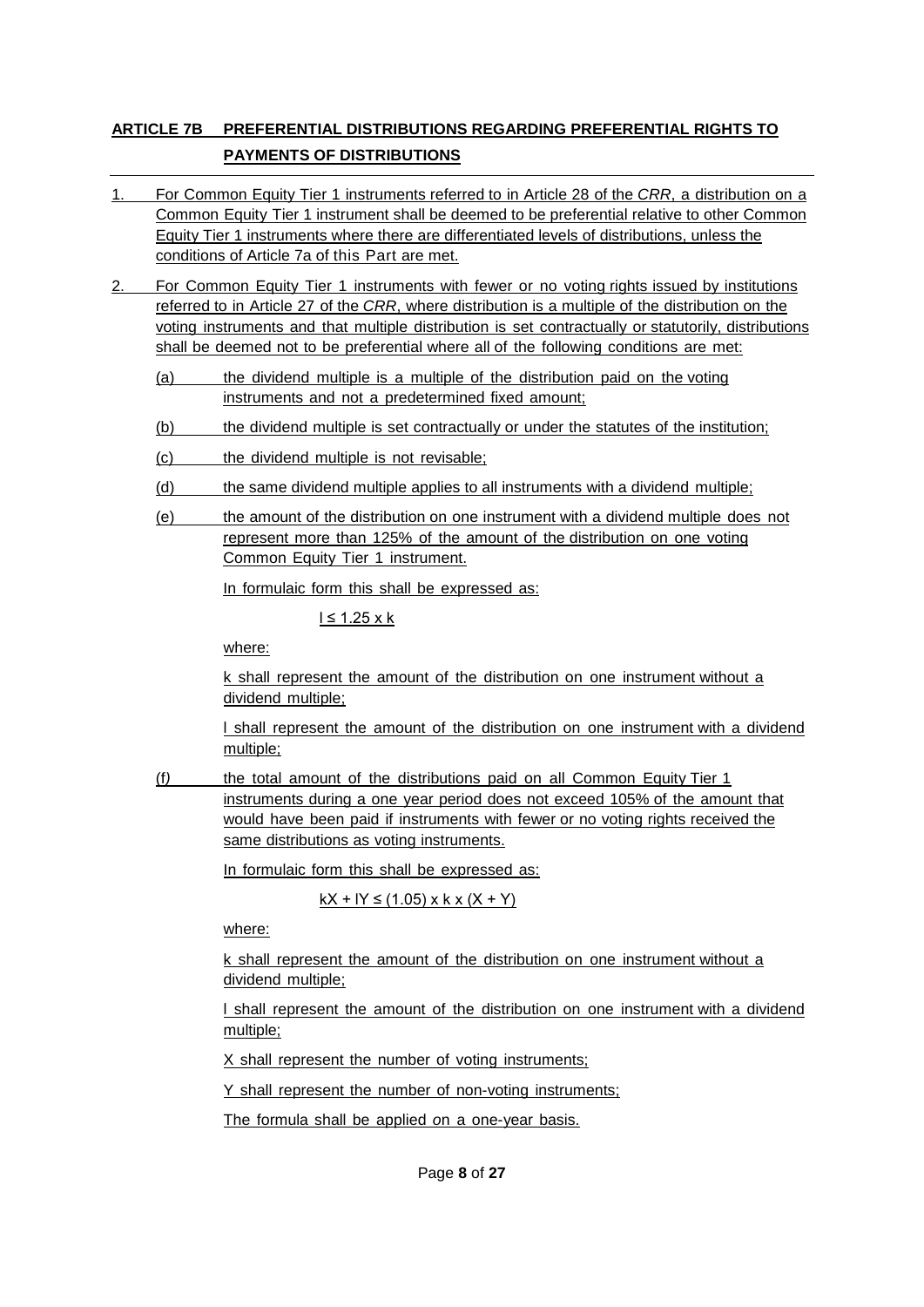- 3. Where the condition of paragraph 2 point (f) is not met, only the amount of the instruments with a dividend multiple that exceeds the threshold defined therein shall be disqualified from Common Equity Tier 1.
- 4. Where any of the conditions of points (a) to (e) of paragraph 2 are not met, all outstanding instruments with a dividend multiple shall be disqualified from Common Equity Tier 1 capital.
- 5. For the purposes of paragraph 2, where the distributions of Common Equity Tier 1 instruments are expressed, for the voting or the non-voting instruments, with reference to the purchase price at issuance of the instrument, the formulas shall be adapted as follows, for the instrument or instruments that are expressed with reference to the purchase price at issuance:
	- (a) l shall represent the amount of the distribution on one instrument without a dividend multiple divided by the purchase price at issuance of that instrument;
	- (b) k shall represent the amount of the distribution on one instrument with a dividend multiple divided by the purchase price at issuance of that instrument.
- 6. For Common Equity Tier 1 instruments with fewer or no voting rights issued by institutions referred to in Article 27 of the *CRR*, where the distribution is not a multiple of the distribution on the voting instruments, distributions shall be deemed not to be preferential where either of the conditions referred to in paragraph 7 and both conditions referred to in paragraph 8 are met.
- 7. For the purposes of paragraph 6, either of the following conditions (a) or (b) shall apply:
	- (a) both of the following points (i) and (ii) are met:
		- (i) the instrument with fewer or no voting rights can only be subscribed and held by the holders of voting instruments; and
		- (ii) the number of the voting rights of any single holder is limited;
	- (b) the distributions on the voting instruments issued by the institutions are subject to a cap set out under the applicable law of the *United Kingdom* (or any part of it), or of a *third country*.
- 8. For the purposes of paragraph 6 both of the following conditions shall apply:
	- (a) the institution demonstrates that the average of the distributions on voting instruments during the preceding five years, is low in relation to other comparable instruments;
	- (b) the institution demonstrates that the payout ratio is low, where a payout ratio is calculated in accordance with Article 7c. A payout ratio under 30% shall be deemed to be low.
- 9. For the purposes of point (a) of paragraph 7, the voting rights of any single holder shall be deemed to be limited in the following cases:
	- (a) where each holder only receives one voting right irrespective of the number of voting instruments for any holder;
	- (b) where the number of voting rights is capped irrespective of the number of number of voting instruments held by any holder;
	- (c) where the number of voting instruments any holder may hold is limited under the statutes of the institution or under the applicable law of the *United Kingdom* (or any part of it), or of a *third country*.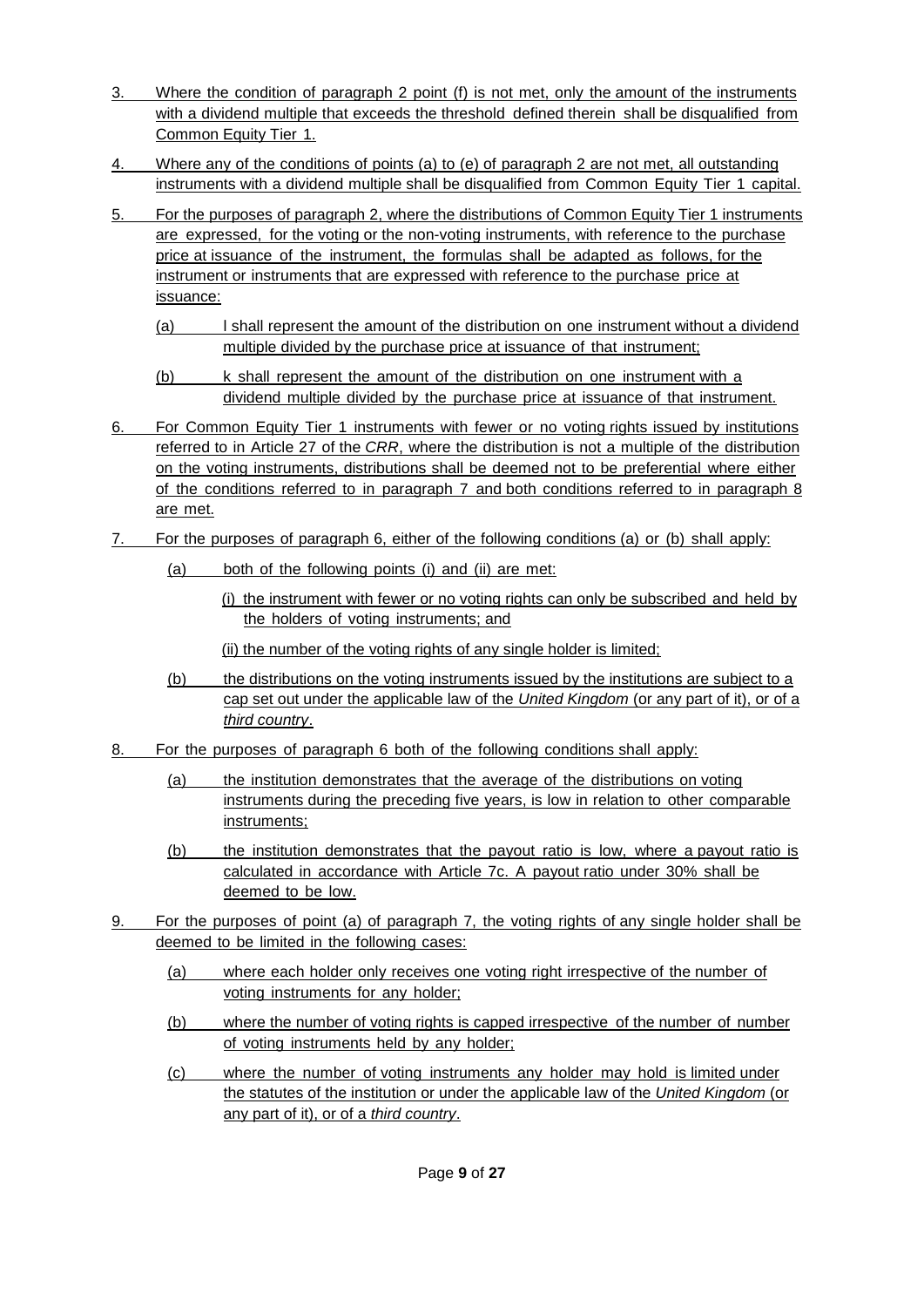- 10. For the purposes of this Article, the one year period shall be deemed to end on the date of the last financial statements of the institution.
- 11. Institutions shall assess compliance with the conditions referred to in paragraphs 7 and 8, and shall inform the *PRA* about the result of their assessment, at least in the following situations:
	- (a) every time a decision on the amount of distributions on Common Equity Tier 1 instruments is taken;
	- (b) every time a new class of Common Equity Tier 1 instruments with fewer or no voting rights is issued.
- 12. Where the condition of point (b) of paragraph 8 is not met, only the amount of the nonvoting instruments for which distributions exceed the threshold defined therein shall be deemed to entail preferential distributions.
- 13. Where the condition of point (a) of paragraph 8 is not met, the distributions on all outstanding non-voting instruments shall be deemed to be preferential unless they meet the conditions of paragraph 2.
- 14. Where neither of the conditions of paragraph 7 are met, the distributions on all outstanding non-voting instruments shall be deemed to be preferential unless they meet the conditions of paragraph 2.
- 15. The requirement referred to in point (i) of paragraph 7(a), or the requirement referred to in point (b) of paragraph 8, or both requirements may be waived, as appropriate, where both of the following conditions are met:
	- (a) an institution is in breach of or, due, inter alia, to a rapidly deteriorating financial condition, is likely in the near future to be in breach of any of the requirements of the *CRR*;
	- (b) the *PRA* has required the institution to urgently increase its Common Equity Tier 1 capital within a specified period and has assessed that the institution is not able to rectify or avoid the breach referred to in point (a) within that specified period, without resorting to the waiver referred to in this paragraph.

[Note: This is a permission created under sections 144G and 192XC of *FSMA* to which Part 8 of the *Capital Requirements Regulations* applies.]

[Note: This rule corresponds to Article 7b of Part 2 of Regulation (EU) No 241/2014 as it applied immediately before revocation by the *PRA.*]

### **ARTICLE 7C CALCULATION OF THE PAYOUT RATIO FOR THE PURPOSE OF POINT (B) OF ARTICLE 7B(8)**

1. For the purposes of point (b) of Article 7b(8), institutions shall calculate the payout ratio as the sum of distributions related to total Common Equity Tier 1 instruments over the previous five year periods, divided by the sum of profits related to the previous five year periods.

[Note: This rule corresponds to Article 7c(1)(a) of Part 2 of Regulation (EU) No 241/2014 as it applied immediately before revocation by the *PRA.*]

2. For the purposes of paragraph 1, profits shall mean the amount reported in row 0670 of template F 02.00 of Part 1 of Annex III of the Reporting (CRR) Part of the *PRA* Rulebook, or, where applicable, the amount reported in row 0670 of template F 02.00 of Part 1 of Annex IV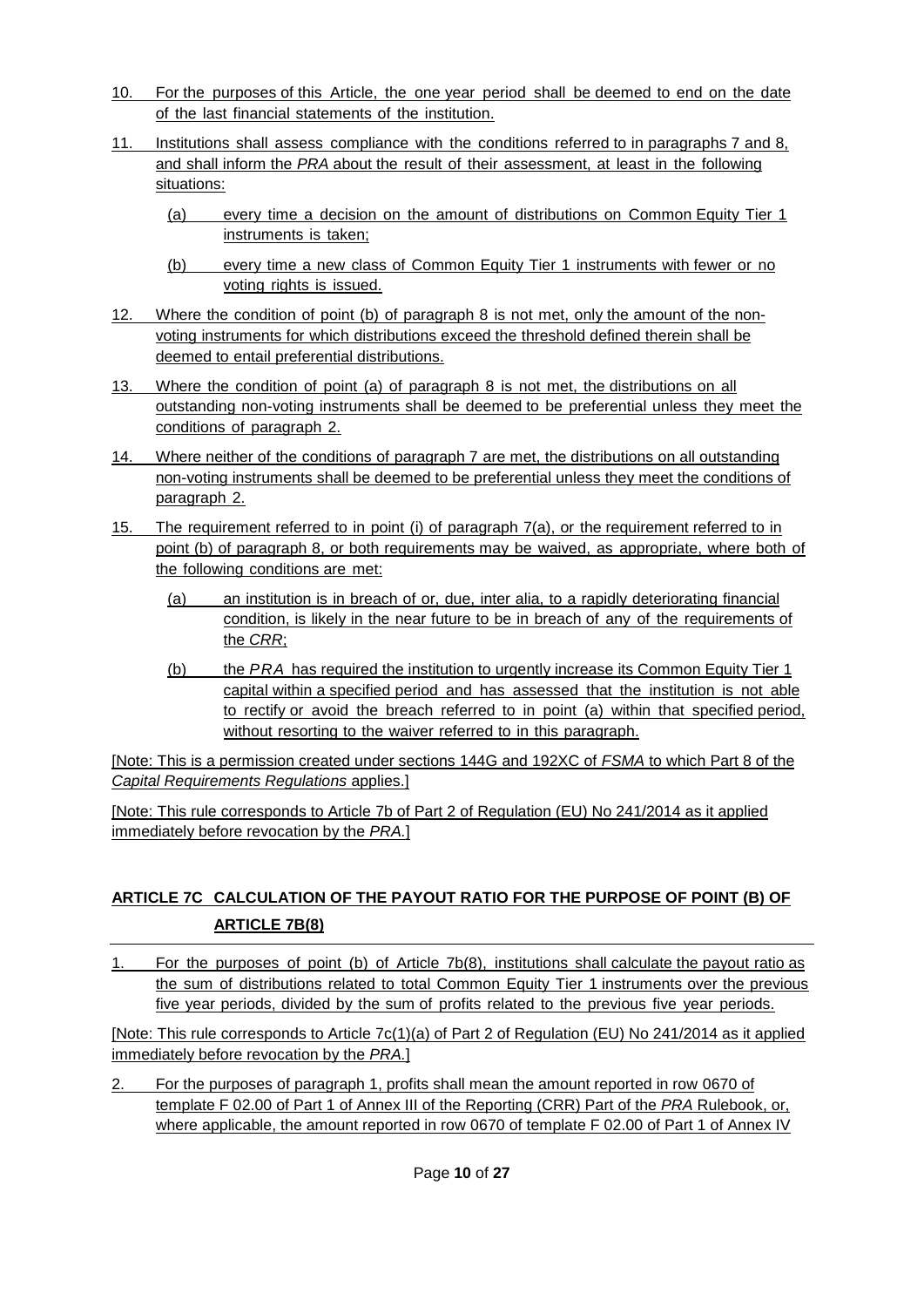of the Reporting (CRR) Part of the *PRA* Rulebook, with regard to supervisory reporting of institutions according to the *CRR*.

[Note: This rule corresponds to Article 7c(2) of Part 2 of Regulation (EU) No 241/2014 as it applied immediately before revocation by the *PRA.*]

# **ARTICLE 7D PREFERENTIAL DISTRIBUTIONS REGARDING THE ORDER OF DISTRIBUTION PAYMENTS**

- 1. For the purposes of Article 28 of the *CRR*, a distribution on a Common Equity Tier 1 instrument shall be deemed to be preferential relative to other Common Equity Tier 1 instruments and regarding the order of distribution payments where at least one of the following conditions is met:
	- (a) distributions are decided at different times;
	- (b) distributions are paid at different times;
	- (c) there is an obligation on the issuer to pay the distributions on one type of Common Equity Tier 1 instruments before paying the distributions on another type of Common Equity Tier 1 instruments;
	- (d) a distribution is paid on some Common Equity Tier 1 instruments but not on others, unless the condition of point (a) of Article 7b(7) is met.

[Note: This rule corresponds to Article 7d of Part 2 of Regulation (EU) No 241/2014 as it applied immediately before revocation by the *PRA.*]

### **SUBSECTION 3 INDIRECT FUNDING**

# **ARTICLE 8 INDIRECT FUNDING OF CAPITAL INSTRUMENTS FOR THE PURPOSES OF ARTICLE 28(1)(B), ARTICLE 52(1)(C) AND ARTICLE 63(C) OF THE CRR**

- 1. Indirect funding of capital instruments under Article 28(1)(b), Article 52(1)(c) and Article 63(c) of the *CRR* shall be deemed funding that is not direct.
- 2. For the purposes of paragraph 1, direct funding shall refer to situations where an institution has granted a loan or other funding in any form to an investor that is used for the acquisition of ownership of its capital instruments.
- 3. Direct funding shall also include funding granted for other purposes than acquisition of ownership of an institution's capital instruments, to any *person* who has a qualifying holding in the credit institution, as referred to in Article 4(36) of the *CRR*, or who is deemed to be a related party within the meaning of the definitions in paragraph 9 of International Accounting Standard 24 on Related Party Disclosures as applied under *UK-adopted international accounting standards*, taking into account any additional guidance issued by the *PRA*, if the institution is not able to demonstrate all of the following:
	- (a) the transaction is realised at similar conditions as other transactions with third parties;
	- (b) the *person* or the related party does not have to rely on the distributions or on the sale of the capital instruments held to support the payment of interest and the repayment of the funding.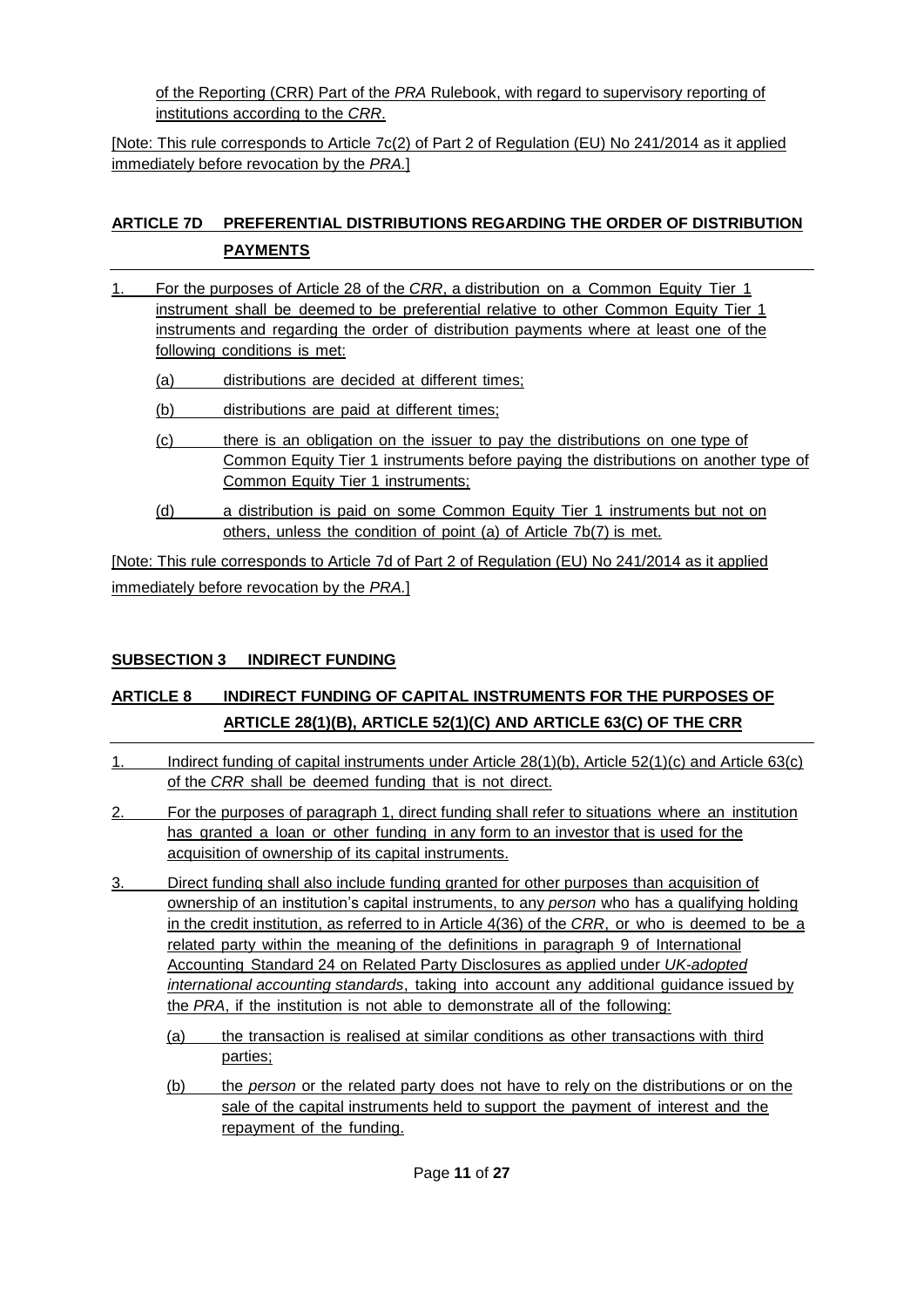[Note: This rule corresponds to Article 8 of Part 2 of Regulation (EU) No 241/2014 as it applied immediately before revocation by the *PRA.*]

## **ARTICLE 9 APPLICABLE FORMS AND NATURE OF INDIRECT FUNDING OF CAPITAL INSTRUMENTS FOR THE PURPOSES OF ARTICLE 28(1)(B) AND 52(1)(C) AND 63(C) OF THE CRR**

- 1. The applicable forms and nature of indirect funding of the acquisition of ownership of an institution's capital instruments shall include the following:
	- (a) funding of an investor's purchase, at issuance or thereafter, of an institution's capital instruments by any entities on which the institution has a direct or indirect control or by entities included in any of the following:
		- (i) the scope of accounting or prudential consolidation of the institution;
		- (ii) [Note: Provision left blank]
		- (iii) the scope of supplementary supervision of the institution in accordance with provisions implementing Directive 2002/87/EC;
	- (b) funding of an investor's acquisition of ownership, at issuance or thereafter, of an institution's capital instruments by external entities that are protected by a guarantee or by the use of a credit derivative or are secured in some other way so that the credit risk is transferred to the institution or to any entities on which the institution has a direct or indirect control or any entities included in any of the following:
		- (i) the scope of accounting or prudential consolidation of the institution;
		- (ii) [Note: Provision left blank]
		- (iii) the scope of supplementary supervision of the institution in accordance with provisions implementing Directive 2002/87/EC.
	- (c) funding of a borrower that passes the funding on to the ultimate investor for the acquisition of ownership, at issuance or thereafter, of an institution's capital instruments.
- 2. In order to be considered as indirect funding for the purposes of paragraph 1, the following conditions shall also be met, where applicable:
	- (a) the investor is not included in any of the following:
		- (i) the scope of accounting or prudential consolidation of the institution;
		- (ii) [Note: Provision deleted]
		- (iii) the scope of the supplementary supervision of the institution in accordance with provisions implementing Directive 2002/87/EC;
	- (b) the external entity is not included in any of the following:
		- (i) the scope of accounting or prudential consolidation of the institution;

(ii) [Note: Provision left blank]

(iii) the scope of the supplementary supervision of the institution in accordance with provisions implementing Directive 2002/87/EC.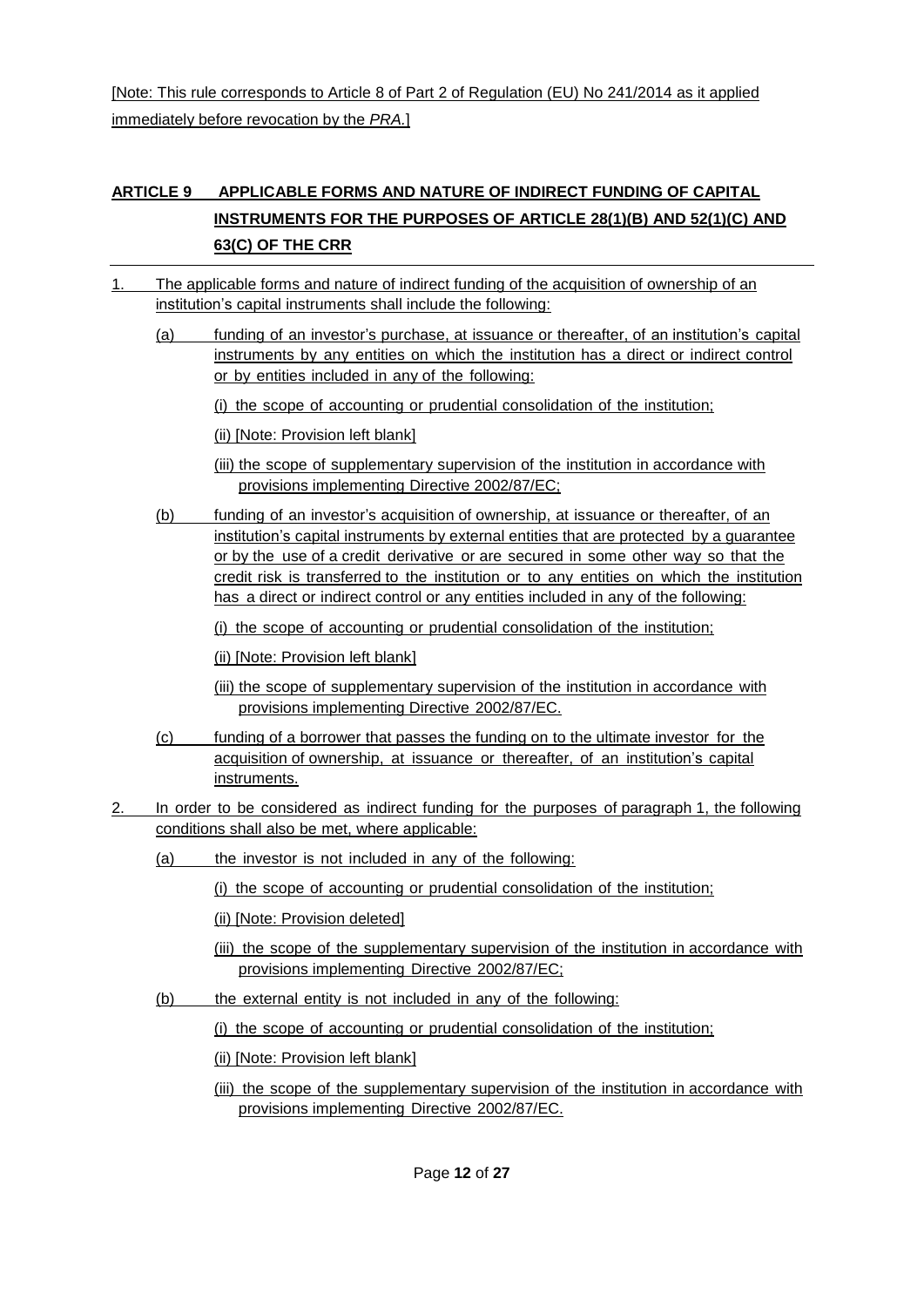- 3. When establishing whether the acquisition of ownership of a capital instrument involves direct or indirect funding in accordance with Article 8, the amount to be considered shall be net of any individually assessed impairment allowance made.
- 4. In order to avoid a qualification of direct or indirect funding in accordance with Article 8 and where the loan or other form of funding or guarantees is granted to any person who has a qualifying holding in the institution or who is deemed to be a related party as referred to in paragraph 3 of Article 8, the institution shall ensure on an on-going basis that it has not provided the loan or other form of funding or guarantees for the purpose of acquiring ownership directly or indirectly of capital instruments of the institution. Where the loan or other form of funding or guarantees is granted to other types of parties, the institution shall make this control on a best effort basis.
- 5. With regard to mutuals, co-operative societies and similar institutions, where there is an obligation under the law of the *United Kingdom* (or any part of it) or the statutes of the institution for a customer to acquire ownership of capital instruments in order to receive a loan, that loan shall not be considered to be a direct or indirect funding where all of the following conditions are met:
	- (a) the amount of the subscription is considered immaterial by the *PRA*;
	- (b) the purpose of the loan is not the acquisition of ownership of capital instruments of the institution providing the loan;
	- (c) the subscription of one or more capital instruments of the institution is necessary in order for the beneficiary of the loan to become a member of the mutual, cooperative society or similar institution.

[Note: This rule corresponds to Article 9 of Part 2 of Regulation (EU) No 241/2014 as it applied immediately before revocation by the *PRA.*]

# **SUBSECTION 4 LIMITATIONS ON REDEMPTION OF CAPITAL INSTRUMENTS**

# **ARTICLE 10 LIMITATIONS ON REDEMPTION OF CAPITAL INSTRUMENTS ISSUED BY MUTUALS, SAVINGS INSTITUTIONS, CO-OPERATIVES SOCIETIES AND SIMILAR INSTITUTIONS FOR THE PURPOSE OF ARTICLE 29(2)(B) AND ARTICLE 78(3) OF THE CRR**

- 1. An institution may issue Common Equity Tier 1 instruments with a possibility to redeem only where such redemption is permitted under the applicable law of the *United Kingdom* (or any part of it), or of a *third country*.
- 2. The ability of the institution to limit the redemption under the provisions governing capital instruments as referred to in Article 29(2)(b) and 78(3) of the *CRR*, shall encompass both the right to defer the redemption and the right to limit the amount to be redeemed. The institution shall be able to defer the redemption or limit the amount to be redeemed for an unlimited period of time pursuant to paragraph 3.
- 3. The extent of the limitations on redemption included in the provisions governing the instruments shall be determined by the institution on the basis of the prudential situation of the institution at any time, having regard to in particular, but not limited to:
	- (a) the overall financial, liquidity and solvency situation of the institution;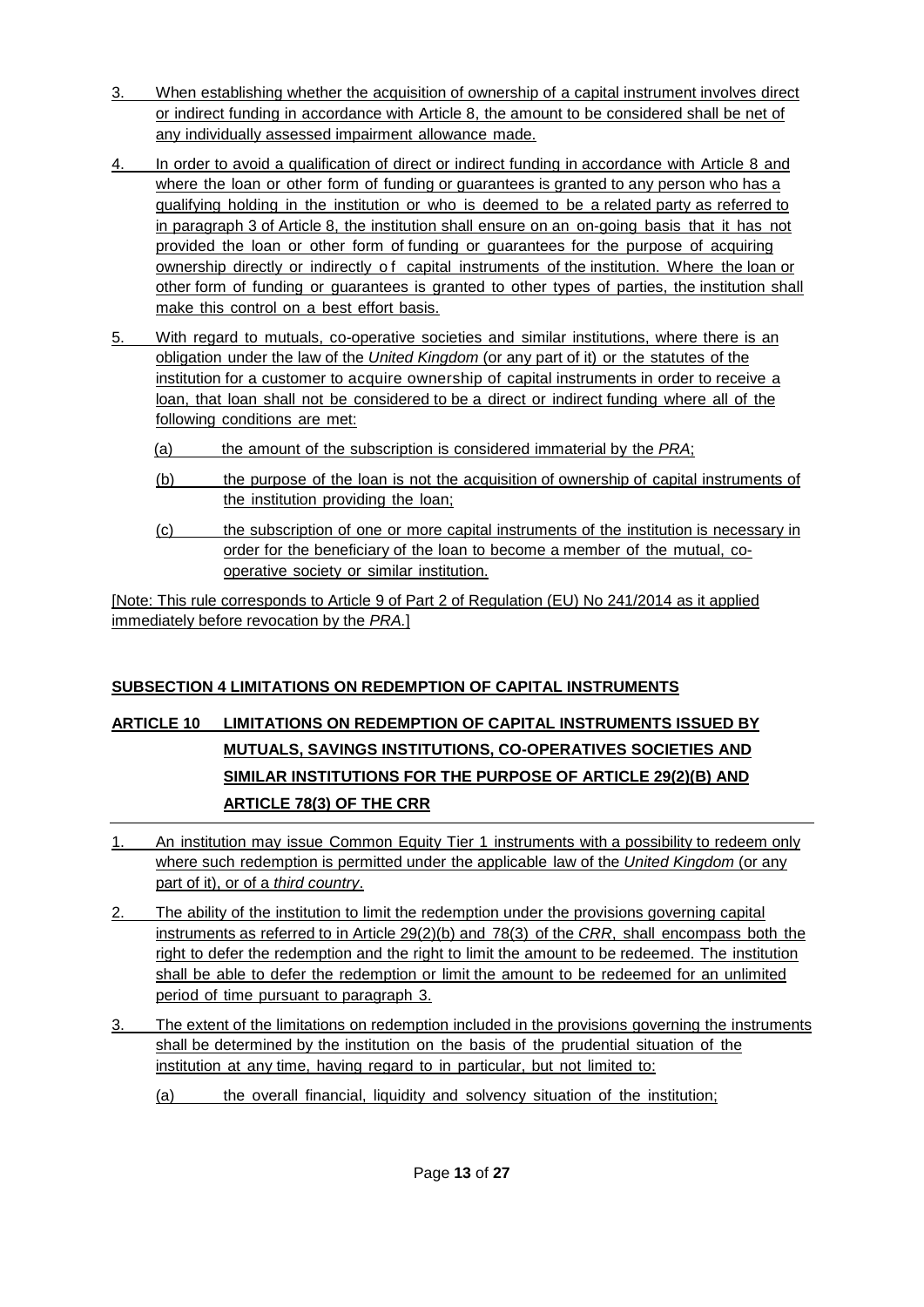(b) the amount of Common Equity Tier 1 capital, Tier 1 and total capital compared to the total risk exposure amount calculated in accordance with the requirements laid down in point (a) of Article 92(1) of the *CRR*, the specific own funds requirements referred to in regulation 34 of the *Capital Requirement Regulations* and the combined buffer requirement as defined in regulation 2(1) of the Capital Requirements (Capital Buffers and Macro-prudential Measures) Regulations 2014.

[Note: This rule corresponds to Article 10 of Part 2 of Regulation (EU) No 241/2014 as it applied immediately before revocation by the *PRA.*]

# **ARTICLE 11 LIMITATIONS ON REDEMPTION OF CAPITAL INSTRUMENTS ISSUED BY MUTUALS, SAVINGS INSTITUTIONS, CO-OPERATIVE SOCIETIES AND SIMILAR INSTITUTIONS FOR THE PURPOSES OF ARTICLE 29(2)(B) AND ARTICLE 78(3) OF THE CRR**

- 1. [Note: Provision deleted]
- 2. Where the instruments are governed by the applicable law of the *United Kingdom* (or any part of it) or of a *third country* in the absence of contractual provisions, the institution shall ensure that the legislation allows the institution to limit redemption as referred to in paragraphs 1 to 3 of Article 10 in order for the instruments to qualify as Common Equity Tier 1.
- 3. Any decision to limit redemption shall be documented internally and reported in writing by the institution to the *PRA*, including the reasons why, in view of the criteria set out in paragraph 3, a redemption has been partially or fully refused or deferred.
- 4. Where several decisions to limit redemption are taking place in the same period of time, institutions may document these decisions in a single set of documents.

[Note: This rule corresponds to Article 11(2) to (4) of Part 2 of Regulation (EU) No 241/2014 as it applied immediately before revocation by the *PRA.*]

### **SECTION 2 PRUDENTIAL FILTERS**

# **ARTICLE 12 THE CONCEPT OF GAIN ON SALE FOR THE PURPOSES OF ARTICLES 32(1)(A) OF THE CRR**

- 1. The concept of gain on sale referred to in point (a) paragraph 1 of Article 32 of the *CRR* shall mean any recognised gain on sale for the institution that is recorded as an increase in any element of own funds and is associated with future margin income arising from a sale of securitised assets when they are removed from the institution's balance sheet in the context of a securitisation transaction.
- 2. The recognised gain on sale shall be determined as the difference between the following points (a) and (b) as determined by applying the relevant accounting framework:
	- (a) the net value of the assets received including any new asset obtained less any other asset given or any new liability assumed;
	- (b) and the carrying amount of the securitised assets or of the part derecognised.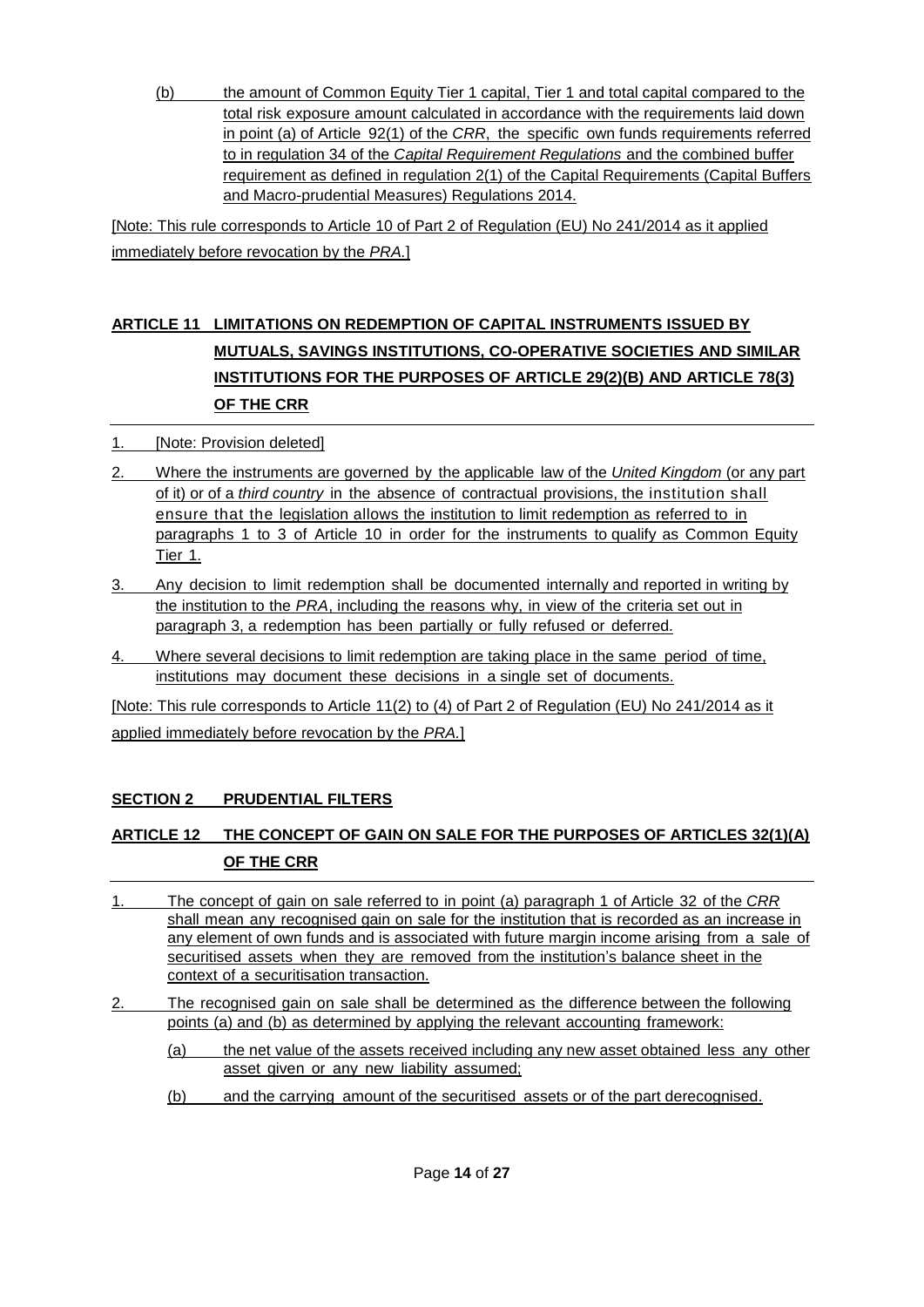3. The recognised gain on sale which is associated with the future margin income, shall refer, in this context, to the expected future 'excess spread' as defined in Article 242 of the *CRR*.

[Note: This rule corresponds to Article 12 of Part 2 of Regulation (EU) No 241/2014 as it applied immediately before revocation by the *PRA.*]

…

### **Article 15c CALCULATION OF INDIRECT HOLDINGS FOR THE PURPOSES OF POINTS (F), (H) AND (I) OF ARTICLE 36(1) OF THE CRR**

…

(b) with the permission of the competent authority*PRA*, and subject to the institution demonstrating that the approach used in Article 15d is excessively burdensome, according to the structure-based approach described in Article 15e. The structure-based approach described in Article 15e shall not be used by institutions for calculating the amount of those deductions in relation to investments in intermediate entities referred to in Article 15a(1)(d) and (e).

…

# **Article 19 CAPITAL INSTRUMENTS OF UNDERTAKINGS EXCLUDED FROM THE SCOPE OF DIRECTIVE 2009/138/EC FOR THE PURPOSES OF ARTICLE 36(3) OF THE CRR**

…

[Note: Articles 20 to 37 of Part 2 of Regulation (EU) No 241/2014 remain in that regulation]

#### **CHAPTER 3 ADDITIONAL TIER 1 AND TIER 2 CAPITAL**

#### **SECTION 1 FORM AND NATURE OF INCENTIVES TO REDEEM**

### **ARTICLE 20 FORM AND NATURE OF INCENTIVES TO REDEEM FOR THE PURPOSES OF ARTICLE 52(1)(G) AND 63(H) OF THE CRR**

- 1. Incentives to redeem shall mean all features that provide, at the date of issuance, an expectation that the capital instrument is likely to be redeemed.
- 2. The incentives referred to in paragraph 1 shall include the following forms:
	- (a) a call option combined with an increase in the credit spread of the instrument if the call is not exercised;
	- (b) a call option combined with a requirement or an investor option to convert the instrument into a Common Equity Tier 1 instrument where the call is not exercised;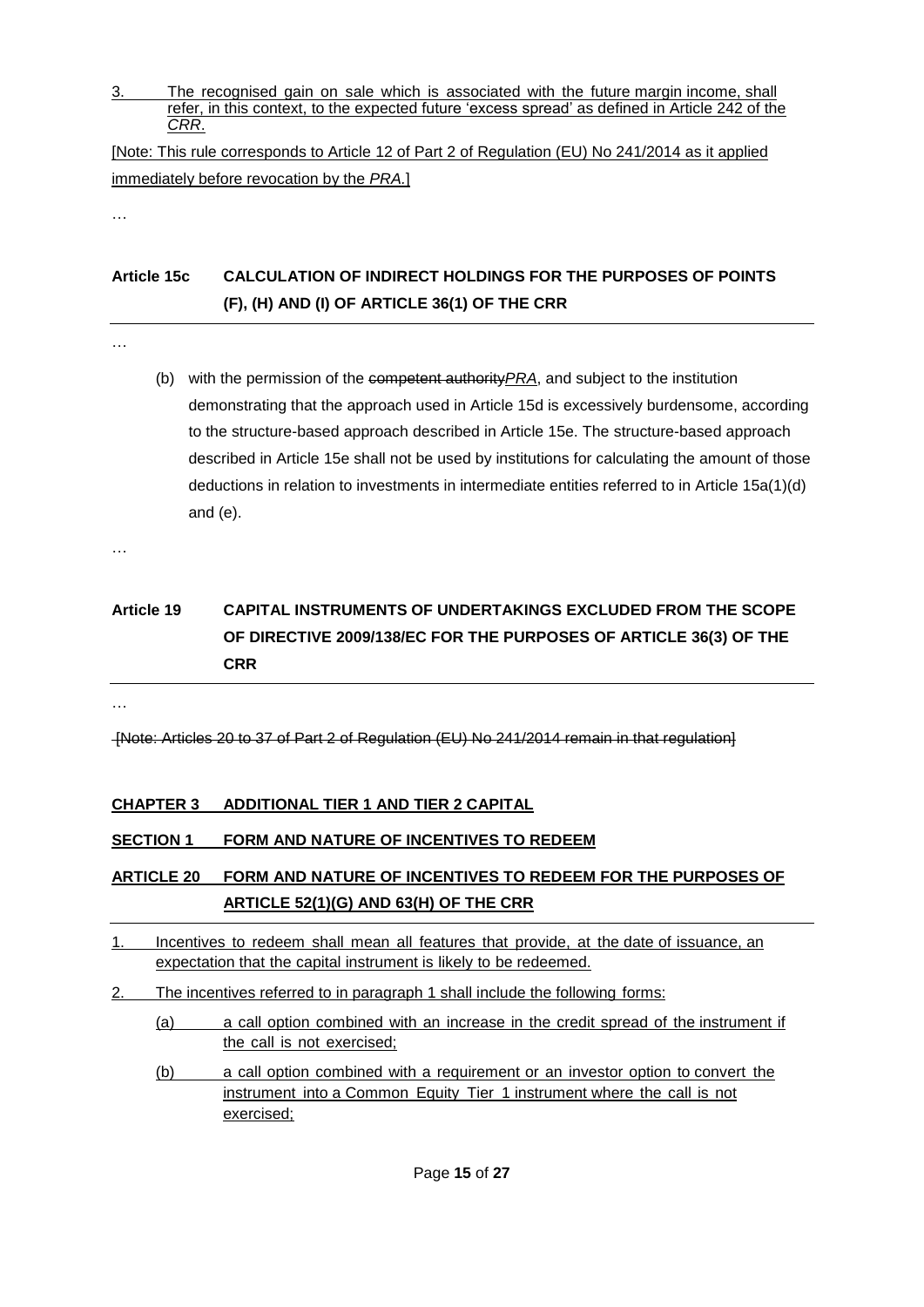- (c) a call option combined with a change in reference rate where the credit spread over the second reference rate is greater than the initial payment rate minus the swap rate;
- (d) a call option combined with an increase of the redemption amount in the future;
- (e) a remarketing option combined with an increase in the credit spread of the instrument or a change in reference rate where the credit spread over the second reference rate is greater than the initial payment rate minus the swap rate where the instrument is not remarketed;
- (f) a marketing of the instrument in a way which suggests to investors that the instrument will be called.

[Note: This rule corresponds to Article 20 of Part 2 of Regulation (EU) No 241/2014 as it applied immediately before revocation by the *PRA.*]

#### **SECTION 2 CONVERSION OR WRITE-DOWN OF THE PRINCIPAL AMOUNT**

## **ARTICLE 21 NATURE IF THE WRITE-UP OF THE PRINCIPAL AMOUNT FOLLOWING A WRITE-DOWN FOR THE PURPOSES OF ARTICLE 52(1)(N) AND ARTICLE 52(2)(C)(II) OF THE CRR**

- 1. The write-down of the principal amount shall apply on a pro rata basis to all holders of Additional Tier 1 instruments that include a similar write-down mechanism and an identical trigger level.
- 2. For the write-down to be considered temporary, all of the following conditions shall be met:
	- (a) any distributions payable after a write-down shall be based on the reduced amount of the principal;
	- (b) write-ups shall be based on profits after the institution has taken a formal decision confirming the final profits;
	- (c) any write-up of the instrument or payment of coupons on the reduced amount of the principal shall be operated at the full discretion of the institution subject to the constraints arising from points (d) to (f) and there shall be no obligation for the institution to operate or accelerate a write-up under specific circumstances;
	- (d) a write-up shall be operated on a pro rata basis among similar Additional Tier 1 instruments that have been subject to a write- down;
	- (e) the maximum amount to be attributed to the sum of the write-up of the instrument together with the payment of coupons on the reduced amount of the principal shall be equal to the profit of the institution multiplied by the amount obtained by dividing the amount determined in point (1) by the amount determined in point (2):
		- (i) the sum of the nominal amount of all Additional Tier 1 instruments of the institution before write-down that have been subject to a write-down;
		- (ii) the total Tier 1 capital of the institution; and
	- (f) the sum of any write-up amounts and payments of coupons on the reduced amount of the principal shall be treated as a payment that results in a reduction of Common Equity Tier 1 and shall be subject, together with other distributions on Common Equity Tier 1 instruments, to the restrictions relating to the Maximum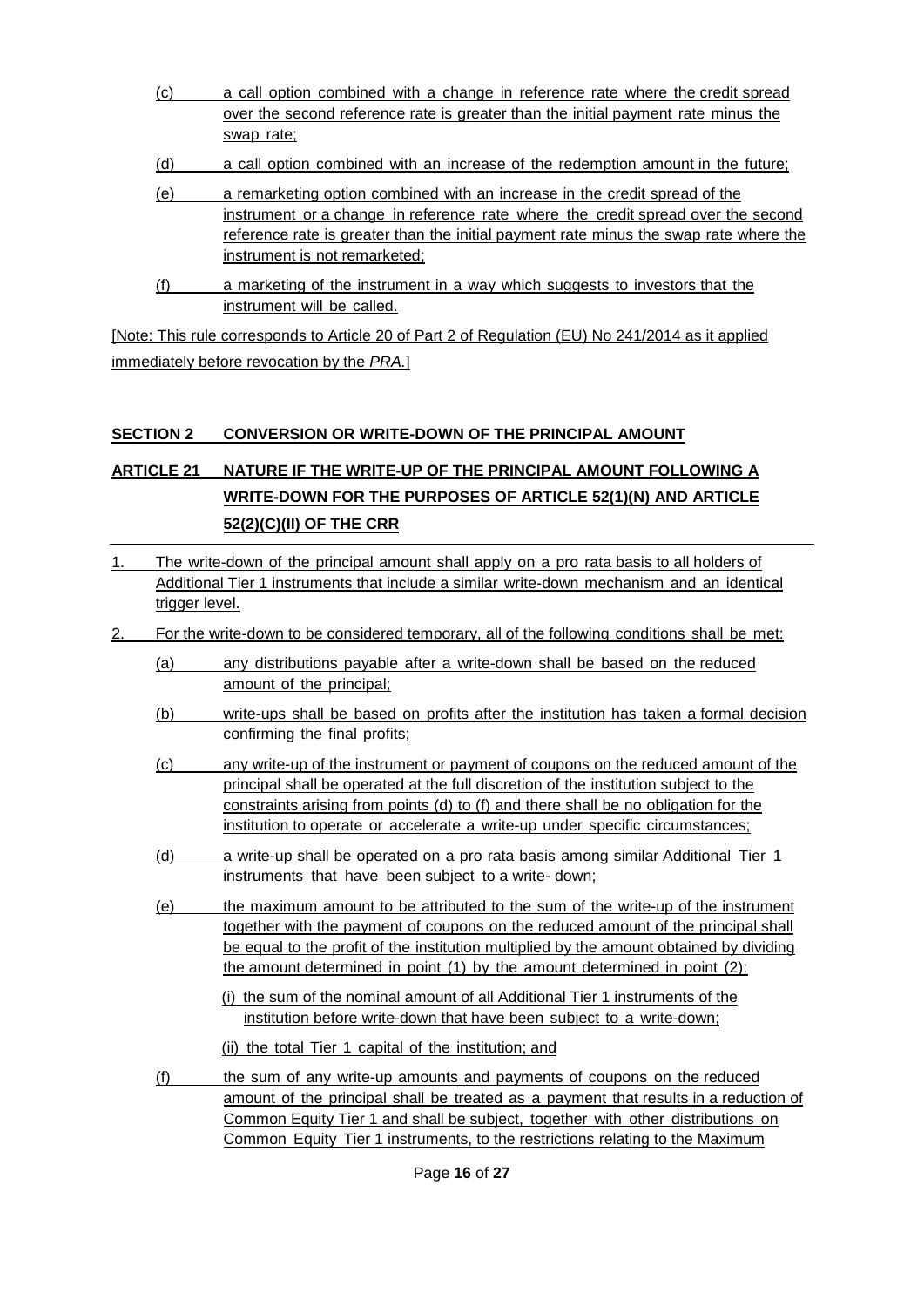Distributable Amount as referred to in provisions implementing Article 141(2) of the *CRD*.

3. For the purposes of point (e) of paragraph 2, the calculation shall be made at the moment when the write-up is operated.

[Note: This rule corresponds to Article 21 of Part 2 of Regulation (EU) No 241/2014 as it applied immediately before revocation by the PRA.]

# **ARTICLE 22 PROCEDURES AND TIMING FOR DETERMINING THAT A TRIGGER EVENT HAS OCCURRED FOR THE PURPOSES OF ARTICLE 52(1)(N) OF THE CRR**

- 1. Where the institution has established that the Common Equity Tier 1 ratio has fallen below the level that activates conversion or write-down of the instrument at the level of application of the requirements provided in Title II of Part One of the *CRR*, the management body or any other relevant body of the institution shall without delay determine that a trigger event has occurred and there shall be an irrevocable obligation to write-down or convert the instrument.
- 2. The amount to be written-down or converted shall be determined as soon as possible and within a maximum period of one month from the time it is determined that the trigger event has occurred pursuant to paragraph 1.
- 3. [Note: Provision left blank]
- 4. Where an independent review of the amount to be written down or converted is required according to the provisions governing the Additional Tier 1 instrument, or where the *PRA* requires an independent review for the determination of the amount to be written down or converted, the management body or any other relevant body of the institution shall see that this is done immediately. That independent review shall be completed as soon as possible and shall not create impediments for the institution to write-down or convert the Additional Tier 1 instrument and to meet the requirements of paragraphs 2 and 3.

[Note: This rule corresponds to Article 22(1), (2) and (4) of Part 2 of Regulation (EU) No 241/2014 as it applied immediately before revocation by the *PRA.*]

### **SECTION 3 FEATURES OF INSTRUMENTS THAT COULD HINDER RECAPITALISATION**

# **ARTICLE 23 FEATURES OF INSTRUMENTS THAT COULD HINDER RECAPITALISATION FOR THE PURPOSES OF ARTICLES 52(1)(O) OF THE CRR**

1. Features that could hinder the recapitalisation of an institution shall include provisions that require the institution to compensate existing holders of capital instruments where a new capital instrument is issued.

[Note: This rule corresponds to Article 23 of Part 2 of Regulation (EU) No 241/2014 as it applied immediately before revocation by the *PRA.*]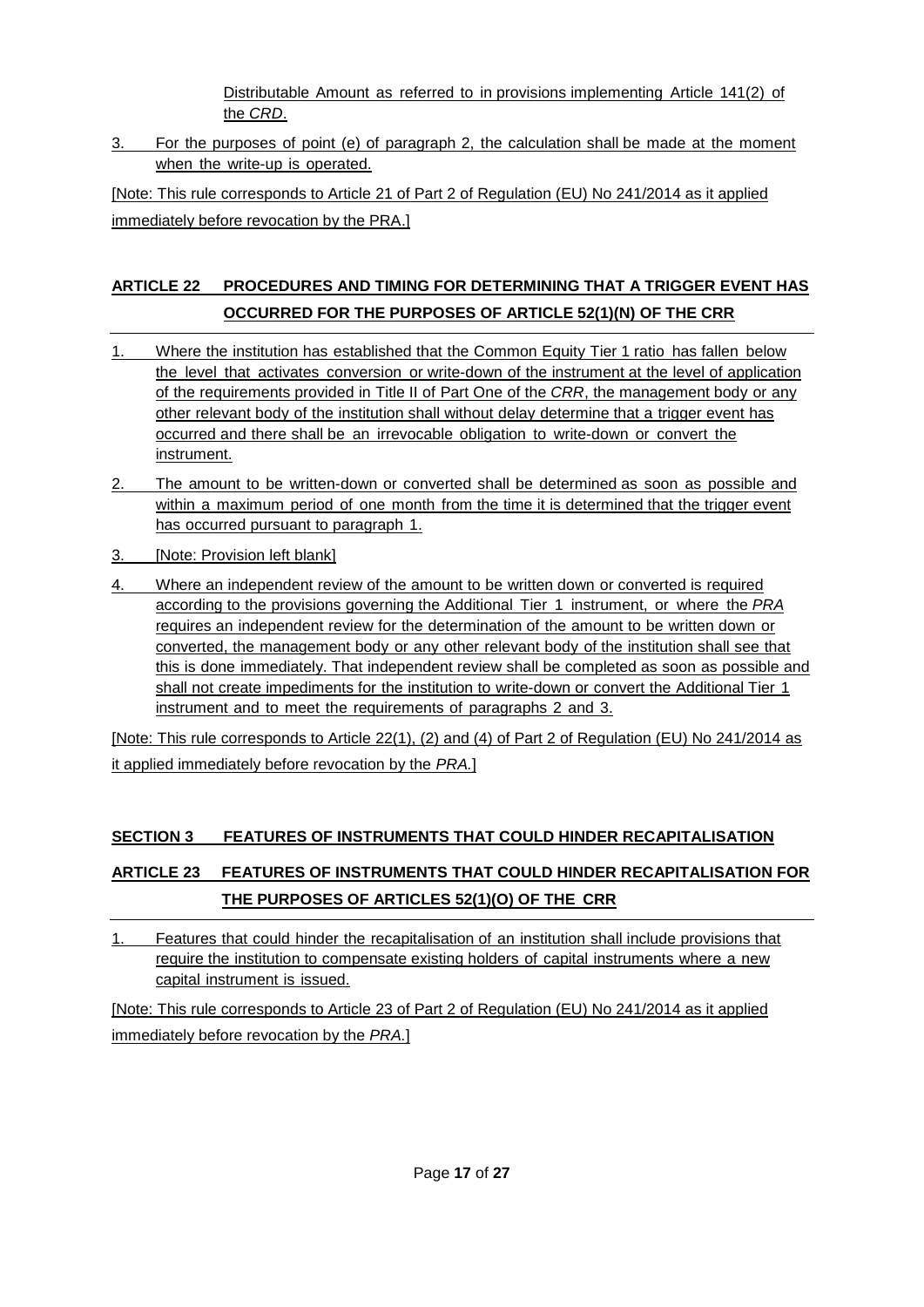### **SECTION 4 USE OF SPECIAL PURPOSES ENTITIES FOR INDIRECT ISSUANCE OF OWN FUNDS INSTRUMENTS**

# **ARTICLE 24 USE OF SPECIAL PURPOSE ENTITIES FOR INDIRECT ISSUANCE OF OWN FUNDS INSTRUMENTS FOR THE PURPOSES OF ARTICLE 52(1)(P) AND ARTICLE 63(N) OF T H E CRR**

- 1. Where the institution or an entity within the consolidation pursuant to Chapter 2 of Title II of Part One of the *CRR* issues a capital instrument that is subscribed by a special purpose entity, this capital instrument shall not, at the level of the institution or of the abovementioned entity, receive recognition as capital of a higher quality than the lowest quality of the capital issued to the special purpose entity and the capital issued to third parties by the special purpose entity. That requirement shall apply at the consolidated, sub- consolidated and individual levels of application of prudential requirements.
- 2. The rights of the holders of the instruments issued by a special purpose entity shall be no more favourable than if the instrument was issued directly by the institution or an entity within the consolidation pursuant to Chapter 2 of Title II of Part One of the *CRR* .

[Note: This rule corresponds to Article 24 of Part 2 of Regulation (EU) No 241/2014 as it applied immediately before revocation by the *PRA.*]

#### **ARTICLE 24A DISTRIBUTION ON OWN FUNDS INSTRUMENTS - BROAD MARKET INDICES**

- 1. An interest rate index shall be deemed to be a broad market index if it fulfils all of the following conditions: (a) it is used to set interbank lending rates in one or more currencies; (b) it is used as a reference rate for floating rate debt issued by the institution in the same currency, where applicable; (c) it is calculated as an average rate by a body independent of the institutions that are contributing to the index ('panel'); (d) each of the rates set under the index is based on quotes submitted by a panel of institutions active in that interbank market; (e) the composition of the panel referred to in point (c) ensures a sufficient level of representativeness of institutions present in the *United Kingdom*. 2. For the purposes of point (e) of paragraph 1, a sufficient level of representativeness shall be deemed to be achieved in either of the following cases: (a) where the panel referred to in point (c) of paragraph 1 includes at least 6 different contributors before any discount of quotes is applied for the purposes of setting the rate; (b) where all of the following conditions are met: (i) the panel referred to in point (c) of paragraph 1 includes at least 4 different contributors before any discount of quotes is applied for the purposes of setting the rate;
	- (ii) the contributors to the panel referred to in point (c) of paragraph 1 represent at least 60% of the related market.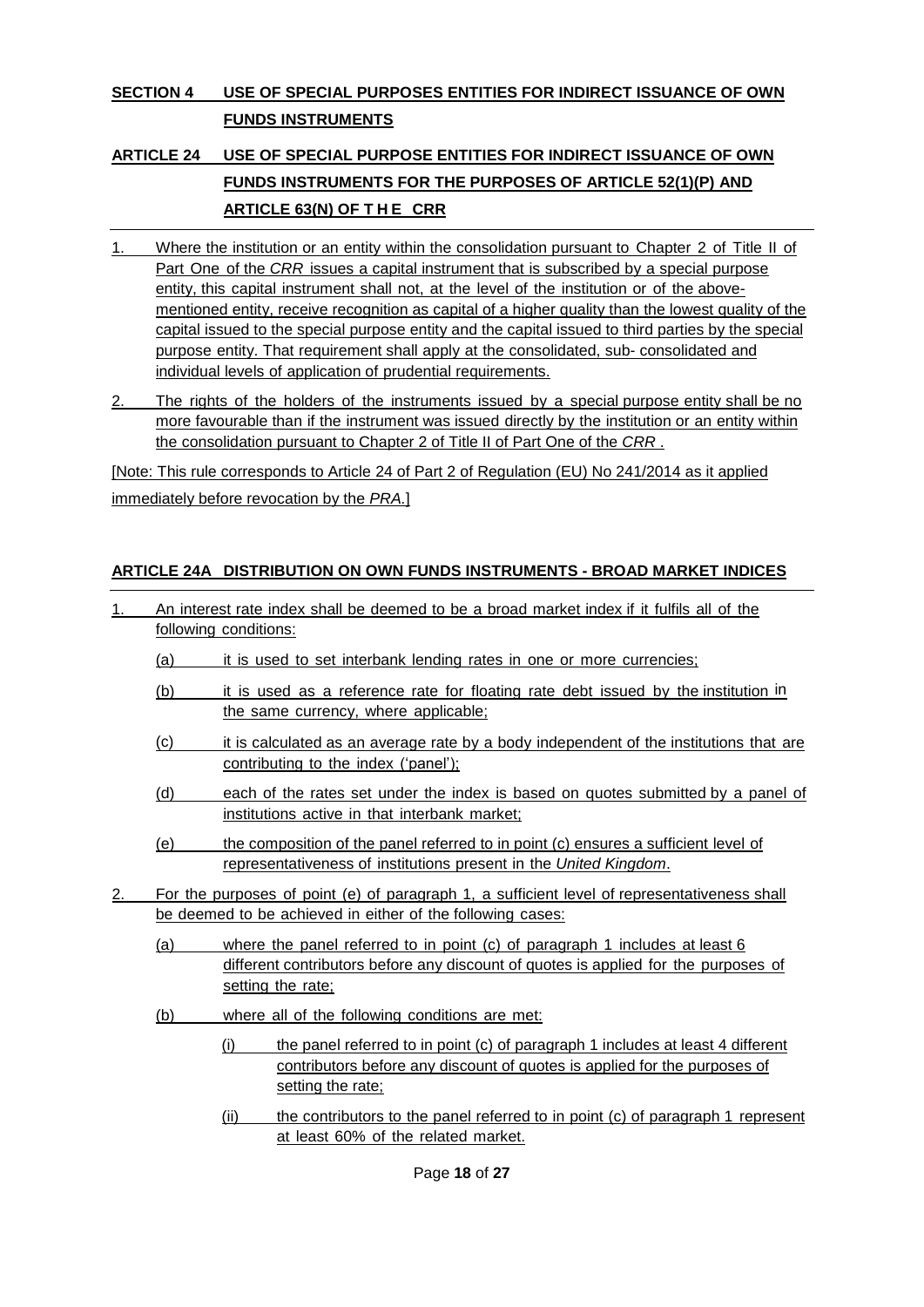- 3. The related market referred to in point (b)(ii) of paragraph 2 shall be the sum of assets and liabilities of the effective contributors to the panel in the domestic currency divided by the sum of assets and liabilities in the domestic currency of credit institutions in the *United Kingdom*, including branches established in the *United Kingdom*, and money market funds in the *United Kingdom*.
- 4. A stock index shall be deemed to be a broad market index where it is appropriately diversified in accordance with Article 344 of the *CRR*.

[Note: This rule corresponds to Article 24a of Part 2 of Regulation (EU) No 241/2014 as it applied immediately before revocation by the *PRA.*]

#### **CHAPTER IV GENERAL REQUIREMENTS**

#### **SECTION 1 INDIRECT HOLDINGS ARISING FROM INDEX HOLDINGS**

## **ARTICLE 25 EXTENT OF CONSERVATISM REQUIRED IN ESTIMATES FOR CALCULATING EXPOSURES USED AS AN ALTERNATIVE TO THE UNDERLYING EXPOSURES FOR THE PURPOSES OF ARTICLE 76(2) OF T H E CRR**

- 1. An estimate is sufficiently conservative when either of the following conditions is met:
	- (a) where the investment mandate of the index specifies that an own funds instrument of a financial sector entity which is part of the index cannot exceed a maximum percentage of the index, the institution uses that percentage as an estimate for the value of the holdings that is deducted from its Common Equity Tier 1, Additional Tier 1 or Tier 2 items, as applicable in accordance with paragraph 2 of Article 17 of this Part or from Common Equity Tier 1 items in situations where the institution cannot determine the precise nature of the holding;
	- (b) where the institution is unable to determine the maximum percentage referred to in point (a) and where the index, as evidenced by its investment mandate or other relevant information, includes own funds instruments of financial sector entities, the institution deducts the full amount of the index holdings from its Common Equity Tier 1, Additional Tier 1 or Tier 2 items, as applicable in accordance with paragraph 2 of Article 17 of this Part or from Common Equity Tier 1 items in situations where the institution cannot determine the precise nature of the holding.
- 2. For the purposes of paragraph 1, the following shall apply:
	- (a) an indirect holding arising from an index holding comprises the proportion of the index invested in the Common Equity Tier 1, Additional Tier 1 and Tier 2 instruments of financial sector entities included in the index;
	- (b) an index includes, but is not limited to, index funds, equity or bond indices or any other scheme where the underlying instrument is an own funds instrument issued by a financial sector entity.

[Note: This rule corresponds to Article 25 of Part 2 of Regulation (EU) No 241/2014 as it applied immediately before revocation by the *PRA.*]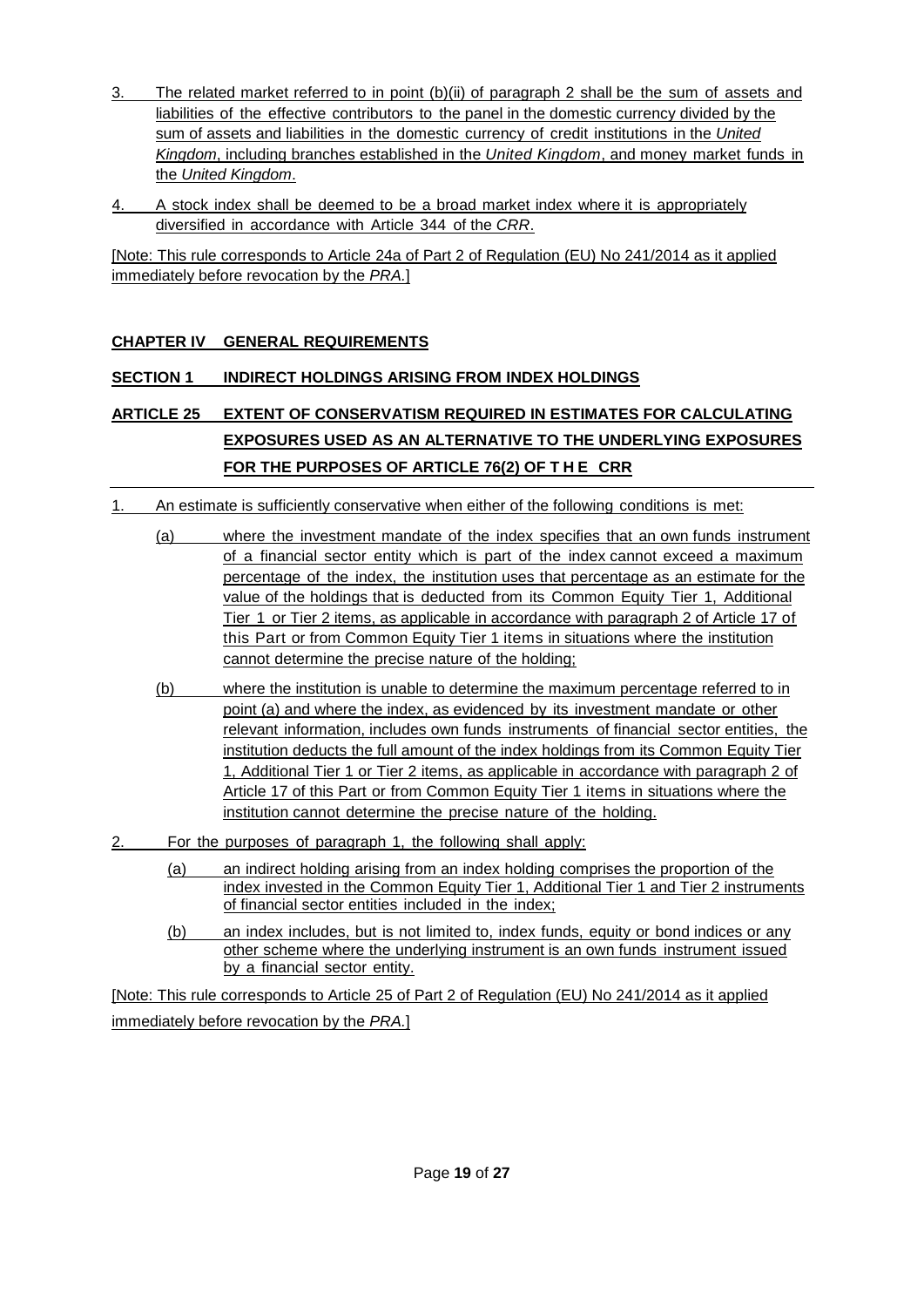#### **ARTICLE 26 MEANING OF OPERATIONALLY BURDENSOME IN ARTICLE 76(3) OF THE CRR**

- 1. For the purpose of Article 76(3) of the *CRR*, operationally burdensome shall mean situations under which look- through approaches to capital instruments holdings in financial sector entities on an ongoing basis are unjustified. In its assessment of the nature of operationally burdensome situations, the institution shall take into account the low materiality and short holding period of such positions. A holding period of short duration shall require the strong liquidity of the index to be evidenced by the institution.
- 2. For the purpose of paragraph 1, a position shall be deemed to be of low materiality where all of the following conditions are met:
	- (a) the individual net exposure arising from index holdings measured before any lookthrough is performed does not exceed 2% of Common Equity Tier 1 items as calculated in point (a) of Article 46(1) of the *CRR*;
	- (b) the aggregated net exposure arising from index holdings measured before any lookthrough is performed does not exceed 5% of Common Equity Tier 1 items as calculated in point (a) of Article 46(1) of the *CRR*;
	- (c) the sum of the aggregated net exposure arising from index holdings measured before any look-through is performed and of any other holdings that shall be deducted pursuant to Article 36(1)(h) of the *CRR* does not exceed 10% of Common Equity Tier 1 items as calculated in point (a) of Article 46(1) of the *CRR*.

[Note: This rule corresponds to Article 26 of Part 2 of Regulation (EU) No 241/2014 as it applied immediately before revocation by the *PRA.*]

### **SECTION 2 SUPERVISORY PERMISSION FOR REDUCTION OF OWN FUNDS**

# **ARTICLE 27 MEANING OF SUSTAINABLE FOR THE INCOME CAPACITY OF THE INSTITUTION FOR THE PURPOSES OF ARTICLES 78(1) AND 78(4)(D) OF T H E CRR**

1. Sustainable for the income capacity of the institution under point (a) of Article 78(1) and under point (d) of Article 78(4) of the *CRR* shall mean that the profitability of the institution, continues to be sound or does not see any negative change after the replacement of the instruments or the related share premium accounts referred to in Article 77(1) of the *CRR* with own funds instruments of equal or higher quality, at that date and for the foreseeable future. In this, the institution shall take into account its institution's profitability in stress situations.

[Note: This rule corresponds to Article 27 of Part 2 of Regulation (EU) No 241/2014 as it applied immediately before revocation by the *PRA.*]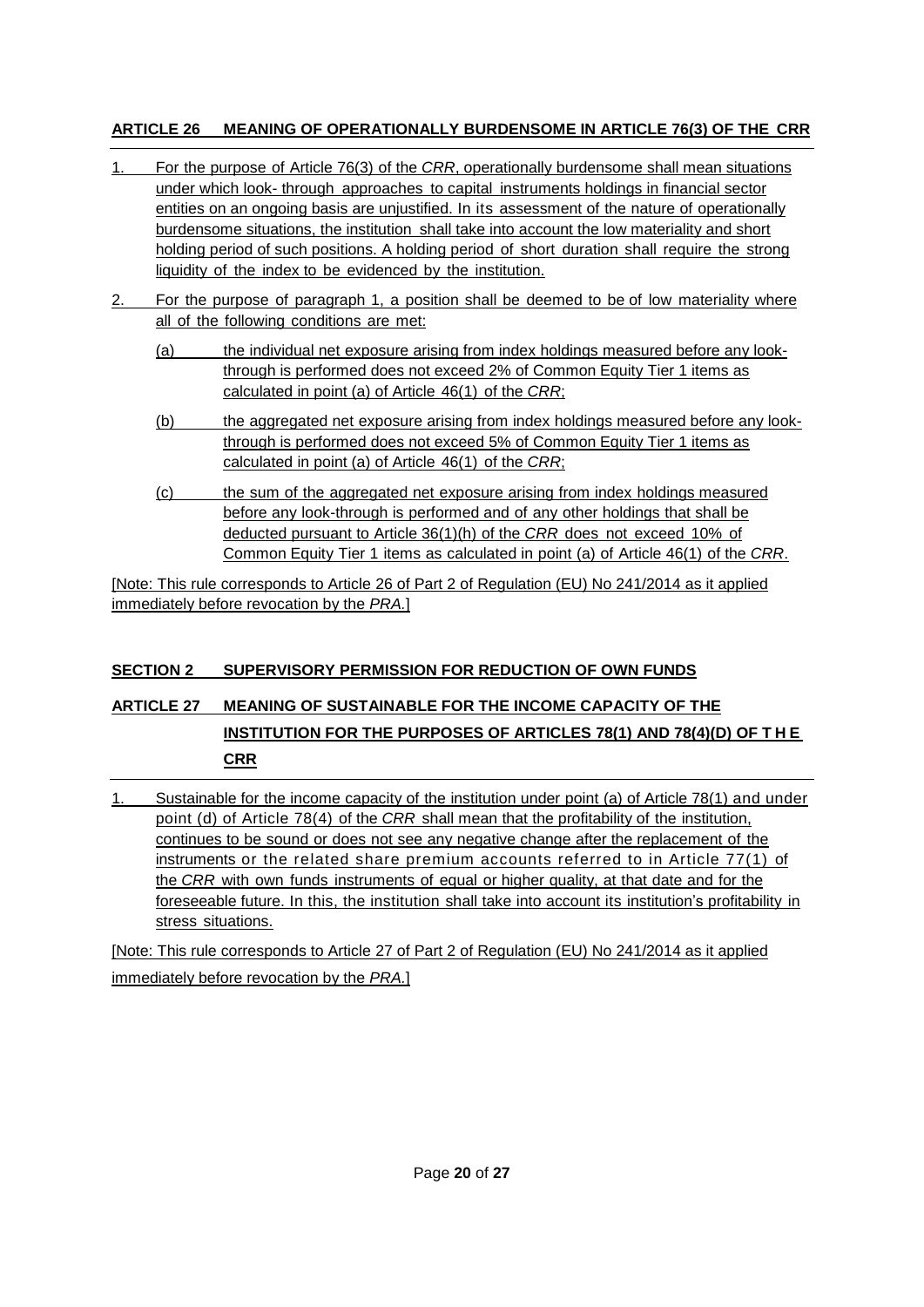# **ARTICLE 28 PROCESS REQUIREMENTS INCLUDING LIMITS AND PROCEDURES FOR AN APPLICATION BY AN INSTITUTION TO REDUCE OWN FUNDS PURSUANT TO ARTICLE 77 OF THE CRR**

- 1. Redemptions, reductions and repurchases of own funds instruments shall not be announced to holders of the instruments before the institution has obtained the prior permission of the *PRA*.
- 2. Where the actions listed in Article 77(1) of the *CRR* are expected to take place with sufficient certainty, and once the prior permission of the *PRA* has been obtained, the institution shall deduct the corresponding amounts to be redeemed, reduced or repurchased or the amounts of the related share premium accounts to be reduced or distributed, as applicable, from corresponding elements of its own funds before the effective redemptions, reductions, repurchases or distributions occur. Sufficient certainty is deemed to exist in particular when the institution has publicly announced its intention to redeem, reduce or repurchase an own funds instrument.
- 3. In the case of a general prior permission referred to in the second subparagraph of Article 78(1) of the *CRR*, the predetermined amount for which the *PRA* has given its permission shall be deducted from the moment the authorisation is granted.
- 4. When applying for a general prior permission for actions listed in Article 77(1) of the *CRR*, institutions shall inform the *PRA* where the related own funds instruments are purchased for the purposes of being passed on to employees of the institution as part of their remuneration and deduct these instruments from own funds on a corresponding deduction approach for the time they are held by the institution. A deduction on a corresponding basis is no longer required, where the expenses related to any action according to this paragraph are already included in own funds as a result of an interim or a year-end financial report.
- 5. [Note: Provision left blank]

[Note: This rule corresponds to Article 28(1) to (4) of Part 2 of Regulation (EU) No 241/2014 as it applied immediately before revocation by the *PRA.*]

### **ARTICLE 29 SUBMISSION OF APPLICATION BY THE INSTITUTION TO REDUCE OWN FUNDS PURSUANT TO ARTICLE 77(1) OF THE CRR**

1. An institution shall submit an application for prior permission, including general prior permission, to the *PRA* before taking an action referred to in Article 77(1) of the *CRR*.

[Note: This rule corresponds to Article 29(1) of Part 2 of Regulation (EU) No 241/2014 as it applied immediately before revocation by the *PRA.*]

### **ARTICLE 30 CONTENT OF THE APPLICATION TO BE SUBMITTED BY THE INSTITUTION FOR THE PURPOSES OF ARTICLE 77(1) OF THE CRR**

- 1. The application referred to in Article 29 shall be accompanied by the following information:
	- (a) a well-founded explanation of the rationale for performing any of the actions referred to in Article 77(1) of the *CRR*;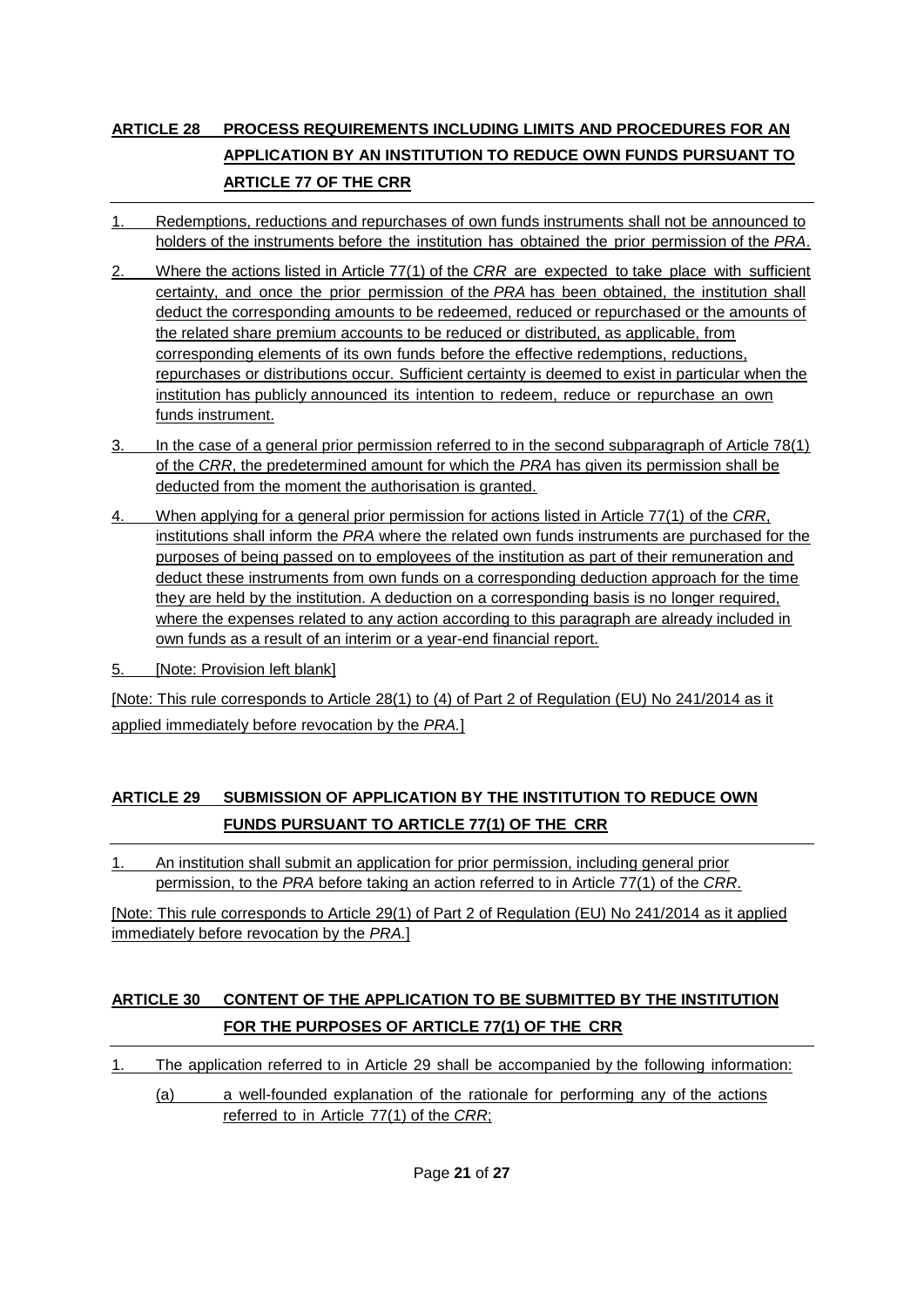- (b) whether the permission sought is based on point (a) or (b) of the first subparagraph of Article 78(1) of the *CRR* or whether it is a general prior permission pursuant to the second subparagraph of Article 78(1) of the *CRR*;
- (c) where the institution seeks to call, redeem or repurchase Additional Tier 1 or Tier 2 instruments or related share premium accounts during the five years following their date of issuance pursuant to Article 78(4) of the *CRR*, how the conditions of that article are met;
- (d) present and forward-looking information, that shall cover at least a three year period, on the amounts and percentages corresponding to the following requirements for own funds and eligible liabilities, including the level and composition of own funds before and after the performing of the action and the impact on regulatory requirements:
	- (i) the Common Equity Tier 1 capital requirement laid down in Article 92(1)(a) of the *CRR*, the Tier 1 capital requirement laid down in Article 92(1)(b) of the *CRR*, and the own funds requirement laid down in Article 92(1)(c) of the *CRR*;
	- (ii) the additional Common Equity Tier 1 capital, the additional Tier 1 capital, and the additional own funds that the institution is required to hold by the *PRA*  pursuant to Regulation 34 of the *Capital Requirements Regulations*, where applicable;
	- (iii) the combined buffer requirement referred to in regulation 2(1) of the Capital Requirements (Capital Buffers and Macro-prudential Measures) Regulations 2014;
	- (iv) the minimum *leverage ratio* requirement laid down in Chapter 3 of the Leverage Ratio – Capital Requirements and Buffers Part of the *PRA* Rulebook, where applicable;
	- (v) the *countercyclical leverage ratio buffer* laid down in Chapter 4 of the Leverage Ratio – Capital Requirements and Buffers Part of the *PRA* Rulebook, where applicable;
	- (vi) any additional leverage ratio buffer requirements implemented under sections 55M and 192C of *FSMA*, where applicable;
	- (vii) the risk-based requirement for own funds and eligible liabilities under Articles 92a(1)(a), or Article 92b of the *CRR*, where applicable, as well as the non-risk based requirement for own funds and eligible liabilities under Articles 92a(1)(b), or Article 92b of the *CRR*, where applicable;
	- (viii) the minimum requirement for own funds and eligible that the institution is required to hold by the *Bank of England* pursuant to directions made under subsections 3A(4) and (4B) of the Banking Act 2009, as applicable, calculated as the amount of own funds and eligible liabilities, and expressed as percentages of:
		- (1) the total risk exposure amount of the institution, calculated in accordance with Article 92(3) of the *CRR*; and
		- (2) the amount of own funds and eligible liabilities expressed as percentages of the *total exposure measure* of the relevant entity;
	- (e) present and forward-looking information on the level and composition of own funds and the level and composition of own funds and eligible liabilities held to ensure compliance, respectively, with the requirements referred to in point  $(d)(i)$  to (viii) above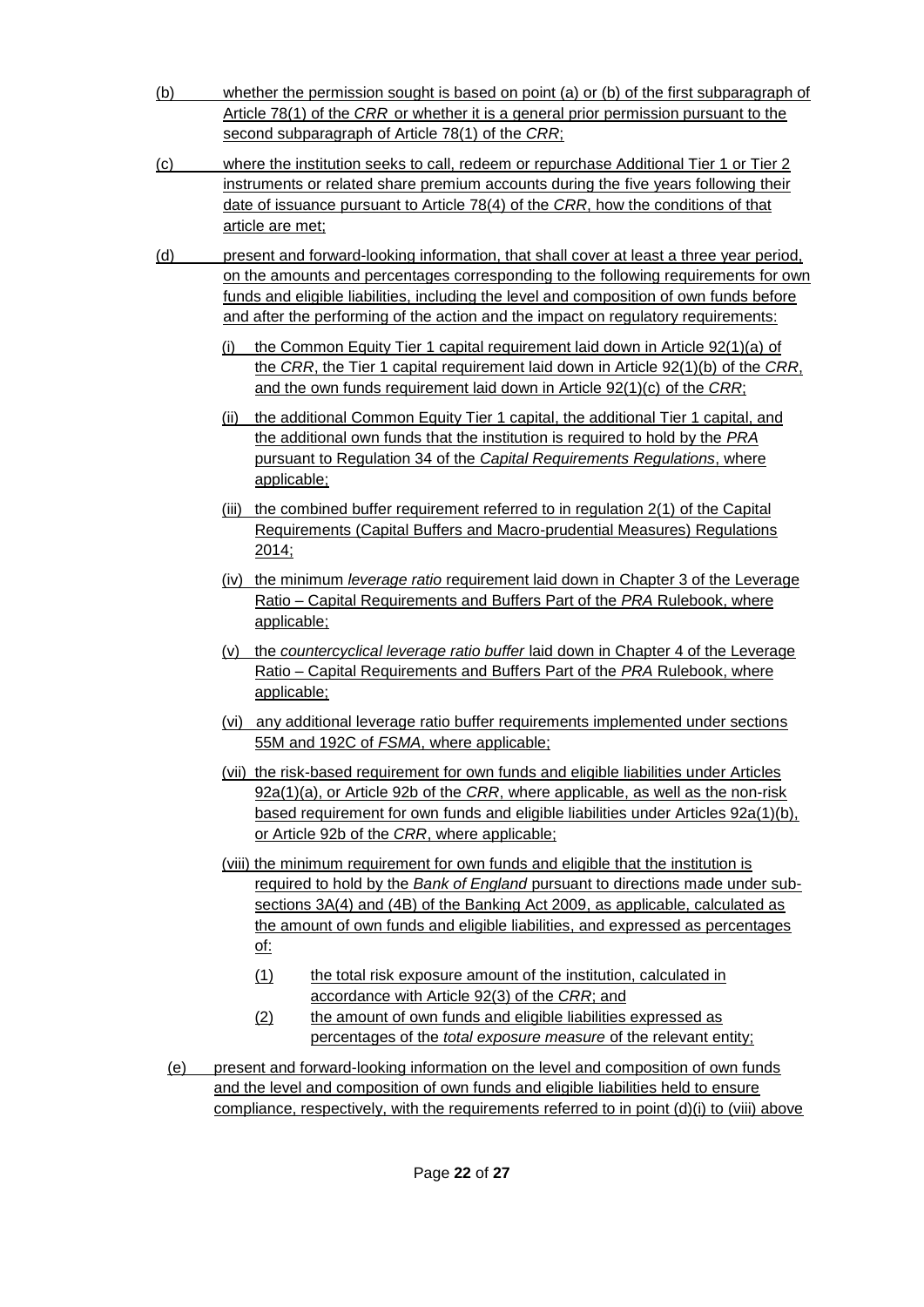before and after performing any of the actions listed in Article 77(1) of the *CRR*. The information shall cover at least a three year period;

- (f) the institution's summary assessment on the impact of the action that the institution has planned to take in accordance with Article 77(1) of the *CRR*, and any such action that the institution additionally envisages to undertake within a three year period, on compliance with the requirements referred to in point (d)(i) to (viii) above;
- (g) where the institution seeks to replace own funds instruments or the related share premium accounts pursuant to point (a) of Article 78(1) or point (d) of Article 78(4) of the *CRR*:
	- (i) information on the residual maturity of the replaced own funds instruments, if any, and the maturity of the own funds instruments replacing them;
	- (ii) the ranking in insolvency hierarchy of the replaced own funds instruments and of the own funds instruments replacing them;
	- (iii) the cost of the own funds instruments replacing the instruments or the shared premium accounts referred to in Article 77(1) of the *CRR*;
	- (iv) the planned timing of the issuance of the own funds instruments replacing the instruments or share premium accounts referred to in Article 77(1) of the *CRR*;
	- (v) the impact on the profitability of the institution of a replacement of a capital instrument as specified in pursuant to point (a) of Article 78(1) or point (d) of Article 78(4) of the *CRR*;
- (h) an evaluation of the risks to which the institution is or might be exposed and whether the level of own funds and eligible liabilities ensures an appropriate coverage of such risks, including outcomes of stress tests on main risks evidencing potential losses;
- (i) coverage in terms of own funds of the level and composition of any additional own funds that the institution is expected to hold by the *PRA*, in excess of the requirements set out in point (d)(i) to (viii) above, before and after performing any of the actions listed in Article 77(1) of the *CRR*, covering a three year period;
- (j) any other information considered necessary by the *PRA* for evaluating the appropriateness of granting a permission in accordance with Article 78 of the *CRR*.
- 2. The *PRA* may waive the submission of some of the information listed in paragraph 1 where it is satisfied that this information is already available to it.

[Note: This is a permission created under sections 144G and 192XC of *FSMA* to which Part 8 of the *Capital Requirements Regulations* applies.]

3. [Note: Provision left blank]

[Note: This rule corresponds to Article 30(2) of Part 2 of Regulation (EU) No 241/2014 as it applied immediately before revocation by the *PRA.*]

# **ARTICLE 30A ADDITIONAL INFORMATION TO BE SUBMITTED WITH AN APPLICATION FOR A GENERAL PRIOR PERMISSION FOR ACTION LISTED IN ARTICLE 77(1) OF THE CRR**

1. Where a general prior permission pursuant to the second subparagraph of Article 78(1) of the *CRR* for an action under Article 77(1)(a) of the *CRR* is sought, the application shall specify the amount of each relevant Common Equity Tier 1 issue subject to the request.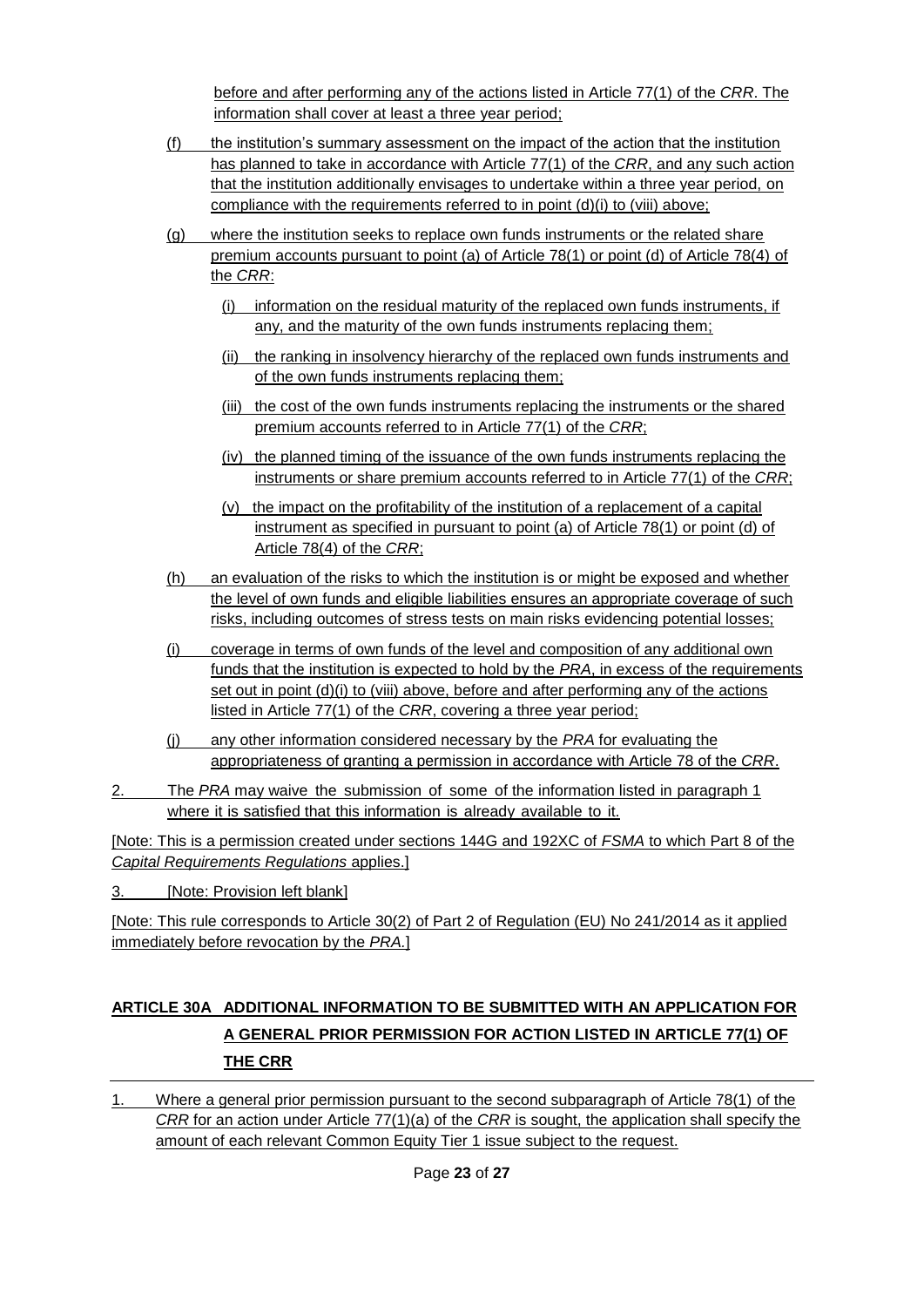- 2. Where a general prior permission for an action under Article 77(1)(c) of the *CRR* is sought, the institution shall specify in the application:
	- (a) the amount of each relevant outstanding issue subject to the request; and
	- (b) the total carrying amount of outstanding instruments in each relevant tier of capital.
- 3. An application for a general prior permission for an action under Article 77(1)(a) and (c) of the *CRR* for market making purposes may include own funds instruments still to be issued, subject to specification of the information referred to in points (a) and (b) of paragraph 2, as applicable, to be provided to the *PRA* following the relevant issuance.

# **ARTICLE 30B INFORMATION TO BE SUBMITTED WITH AN APPLICATION FOR A RENEWAL OF A GENERAL PRIOR PERMISSION FOR ACTIONS LISTED IN ARTICLE 77(1) OF THE CRR**

- 1. Before the expiry of a general prior permission granted pursuant to the second subparagraph of Article 78(1) of the *CRR*, an institution may submit an application for its renewal for a period of up to one additional year each time, provided that the institution does not request an increase in the predetermined amount set when the general prior permission was granted and does not change the rationale as referred to in point (a) of Article 30(1) when the general prior permission was initially requested.
- 2. When applying for the renewal of a general prior permission referred to in paragraph 1, the institution shall be exempted from the obligation to provide the information referred to in points (a) to (d), (f), (g) and (i) of Article 30(1).

# **ARTICLE 31 TIMING OF THE APPLICATION TO BE SUBMITTED BY THE INSTITUTION AND PROCESSING OF THE APPLICATION BY THE PRA FOR THE PURPOSES OF ARTICLES 77(1) OF THE CRR**

- 1. For a prior permission, other than a general prior permission referred to in the second subparagraph of Article 78(1) of the *CRR*, the institution shall transmit a complete application and the information referred to in Articles 30 to the *PRA* at least three months before the date when one of the actions listed in Article 77(1) of the *CRR* will be announced to the holders of the instruments.
- 2. For a general prior permission referred to in the second subparagraph of Article 78(1) of the *CRR*, the institution shall transmit a complete application and the information referred to in Articles 30 and 30a to the *PRA* at least three months before the date when any of the actions listed in Article 77(1) of the *CRR* will be carried out.
- 3. Similarly, where a renewal of a general prior permission pursuant to the second subparagraph of Article 78(1) of the *CRR* and Article 30b is sought, the institution shall transmit the application and the information required under Articles 30, 30a and 30b to the *PRA* at least three months before the expiration of the period for which the general prior permission was granted.
- 4. The institution may seek permission from the *PRA* under exceptional circumstances to transmit the application referred to in paragraphs 1 to 3 within a time frame shorter than the periods set out in those paragraphs.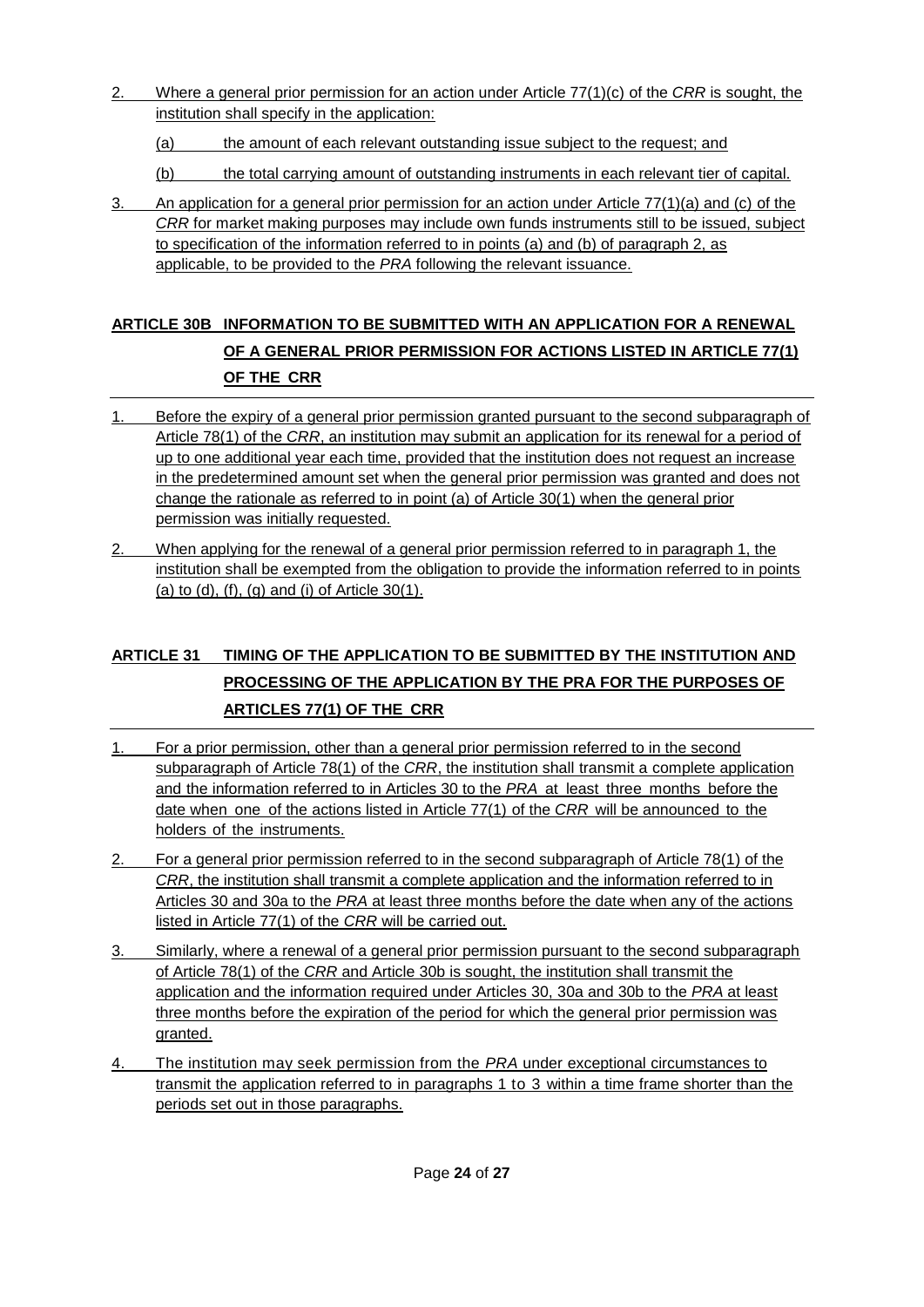[Note: This is a permission created under sections 144G and 192XC of *FSMA* to which Part 8 of the *Capital Requirements Regulations* applies.]

# **ARTICLE 32 APPLICATIONS FOR REDEMPTIONS, REDUCTIONS AND REPURCHASES BY MUTUALS, CO-OPERATIVE SOCIETIES, SAVINGS INSTITUTIONS OR SIMILAR INSTITUTIONS FOR THE PURPOSES OF ARTICLES 77(1) OF THE CRR**

- 1. With regard to the redemption of Common Equity Tier 1 instruments of mutuals, co-operative societies, savings institutions or similar institutions, the application referred to in Article 29(1) and (2) and the information referred to in Article 30(1) shall be submitted to the *PRA* at least three months before the date when any of the actions listed in Article 77 of the *CRR* will be carried out.
- 2. An institution may apply for a permission in advance to an action listed in Article 77(1) of the *CRR* for a certain predetermined amount to be redeemed, net of the amount of the subscription of new paid in Common Equity Tier 1 instruments during a period up to one year. That predetermined amount may go up to 2% of Common Equity Tier 1 capital, if the institution demonstrates to the *PRA* that this action will not pose a danger to the current or future solvency situation of the institution.

[Note: This is a permission created under sections 144G and 192XC of *FSMA* to which Part 8 of the *Capital Requirements Regulations* applies.]

[Note: This rule corresponds to Article 32 of Part 2 of Regulation (EU) No 241/2014 2014 as it applied immediately before revocation by the *PRA.*]

### **SECTION 3 TEMPORARY WAIVER FROM DEDUCTION FROM OWN FUNDS**

# **ARTICLE 33 TEMPORARY WAIVER FROM DEDUCTION OF OWN FUNDS FOR THE PURPOSES OF ARTICLE 79(1) OF THE CRR**

- 1. A temporary waiver shall be of a duration that does not exceed the timeframe envisaged under the financial assistance operation plan. That waiver shall not be granted for a period longer than 5 years.
- 2. If granted by the *PRA*, a temporary waiver shall apply only in relation to new holdings of own funds instruments in a financial sector entity subject to the financial assistance operation.
- 3. For the purposes of providing a temporary waiver for deduction from own funds, the *PRA* may deem the holdings referred to in Article 79(1) of the *CRR* to be held for the purposes of a financial assistance operation designed to reorganise and save a financial sector entity where the operation is carried out under a plan and approved by the *PRA*, and where the plan clearly states phases, timing and objectives and specifies the interaction between the holdings and the financial assistance operation.

[Note: This is a permission created under sections 144G and 192XC of *FSMA* to which Part 8 of the *Capital Requirements Regulations* applies.]

[Note: This rule corresponds to Article 33 of Part 2 of Regulation (EU) No 241/2014 2014 as it applied immediately before revocation by the *PRA.*]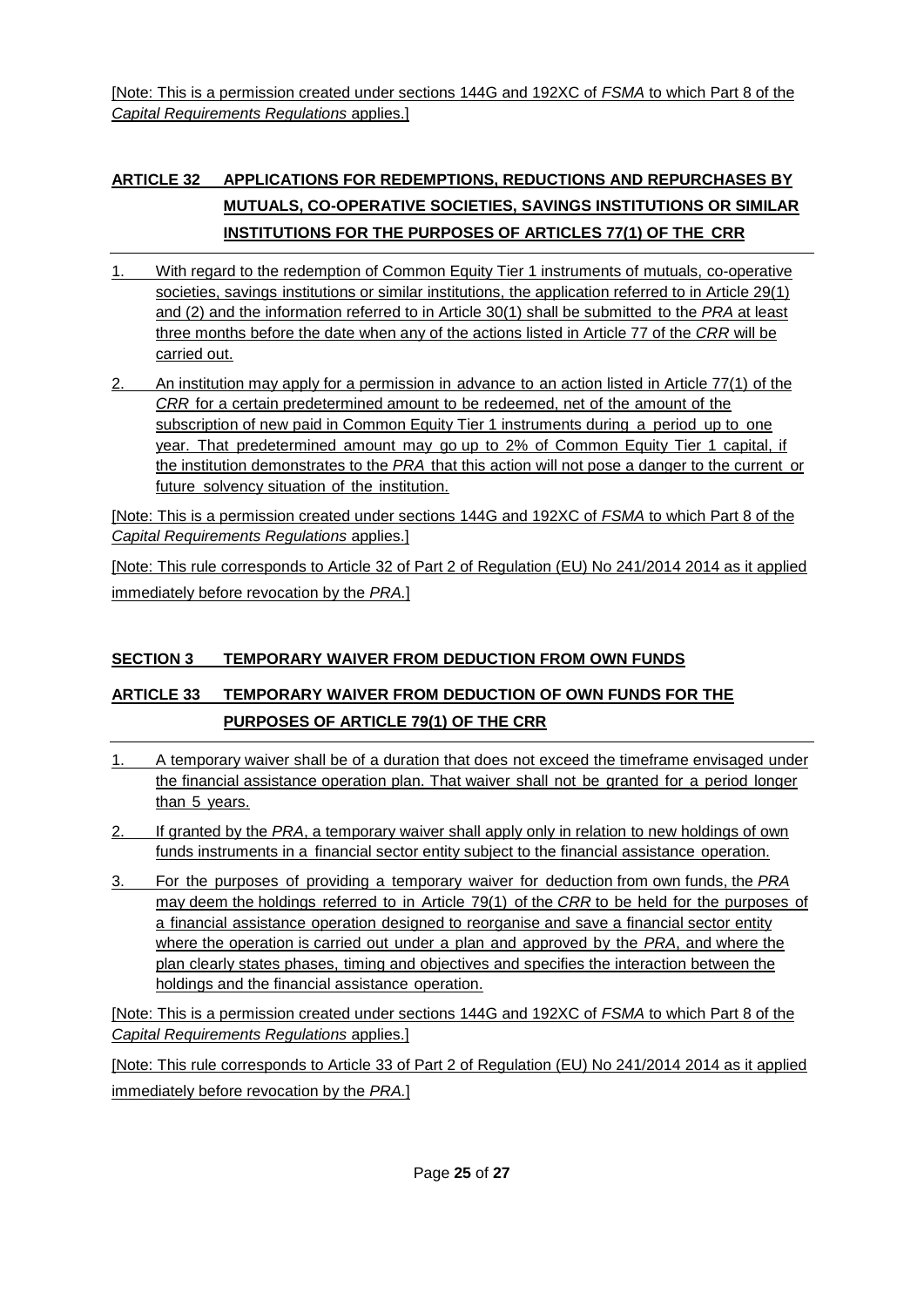### **CHAPTER 5 MINORITY INTEREST AND ADDITIONAL TIER 1 AND TIER 2 INSTRUMENTS ISSUED BY SUBSIDIARIES**

**ARTICLE 34 TYPE OF ASSETS THAT CAN RELATE TO THE OPERATION OF SPECIAL PURPOSE ENTITIES AND MEANING OF MINIMAL AND INSIGNIFICANT REGARDING QUALIFYING ADDITIONAL TIER 1 AND TIER 2 CAPITAL ISSUED BY SPECIAL PURPOSE ENTITIES FOR THE PURPOSES OF ARTICLE 83(1) OF THE CRR**

- 1. The assets of a special purpose entity shall be considered to be minimal and insignificant where both the following conditions are met:
	- (a) the assets of the special purpose entity which are not constituted by the investments in the own funds of the related subsidiary are limited to cash assets dedicated to payment of coupons and redemption of the own funds instruments that are due;
	- (b) the amount of assets of the special purpose entity other than the ones mentioned in point (a) are not higher than 0.5% of the average total assets of the special purpose entity over the last three years.
- 2. For the purpose of point (b) of paragraph 1, the institution may apply for permission from the *PRA* to use a higher percentage provided that both of the following conditions are met:
	- (a) the higher percentage is necessary to enable exclusively the coverage of the running costs of the special purpose entity;
	- (a) the corresponding nominal amount does not exceed £440,000.

[Note: This is a permission created under sections 144G and 192XC of *FSMA* to which Part 8 of the *Capital Requirements Regulations* applies.]

[Note: This rule corresponds to Article 34 of Part 2 of Regulation (EU) No 241/2014 2014 as it applied immediately before revocation by the *PRA.*]

### **ARTICLE 34A MINORITY INTERESTS INCLUDED IN CONSOLIDATED COMMON EQUITY TIER 1 CAPITAL**

- 1. For the purpose of specifying the sub-consolidation calculation required in accordance with Articles 84(2), 85(2) and 87(2) of the *CRR*, the qualifying minority interests of a subsidiary referred to in Article 81 of the *CRR* that is itself a parent undertaking of an entity referred to in Article 81(1) of the *CRR* shall be calculated as described in paragraphs 2 to 4 of this Article.
- 2. Where the *PRA* has exercised the discretion referred to in Article 9(1) of the *CRR*, the calculation to be undertaken in accordance with paragraphs 3 and 4 of this Article shall be made on the basis of the situation of the institution as if the discretion had not been exercised.
- 3. Where the subsidiary complies with the provisions of Part Three of the *CRR* on the basis of its consolidated situation the following treatment shall apply:
	- (a) the Common Equity Tier 1 capital of that subsidiary on its consolidated basis referred to in point (a) of Article 84(1) of the *CRR* shall include the eligible minority interests